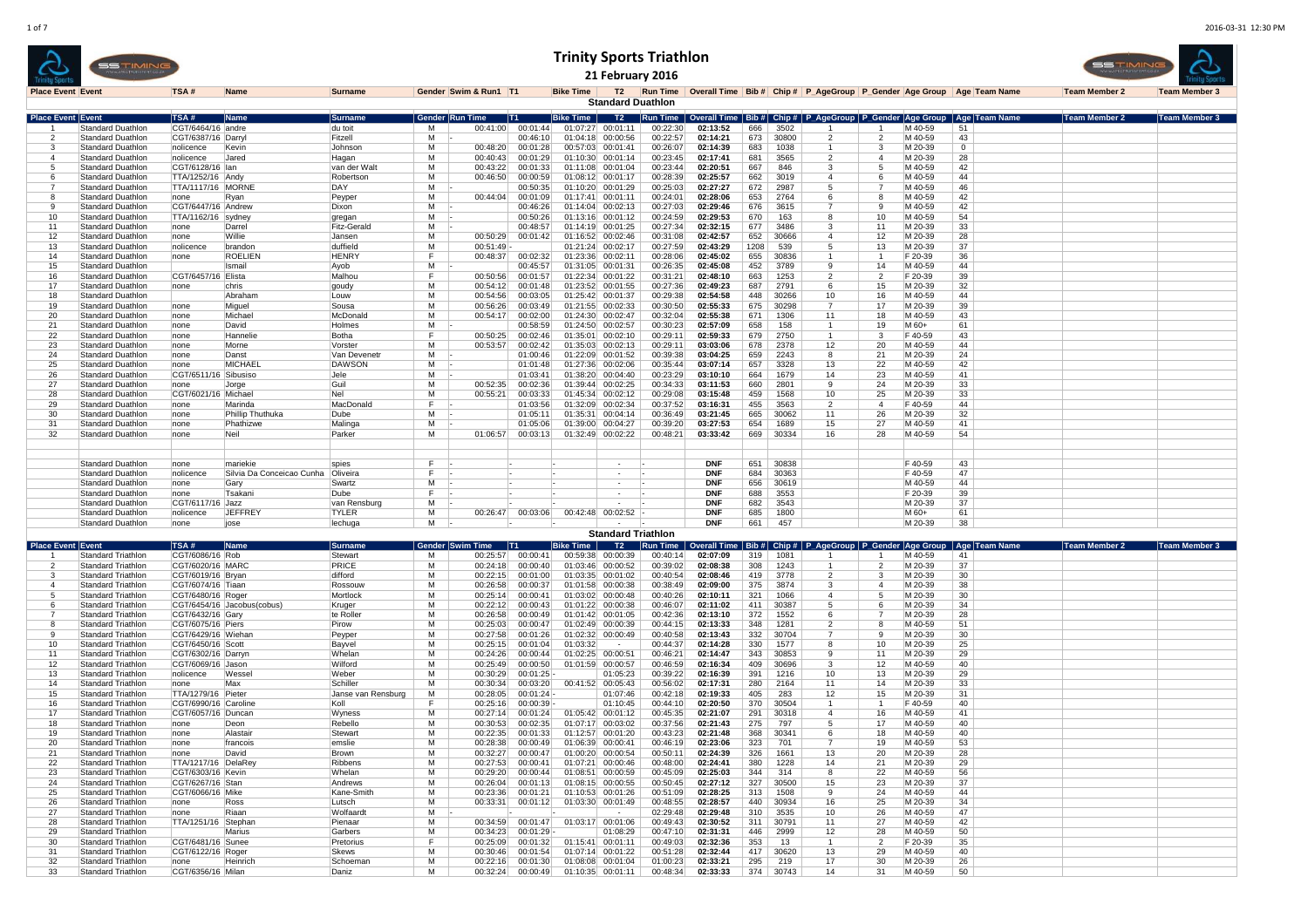|                          |                                                        | SSTIMIN                      | <b>Trinity Sports Triathlon</b><br>21 February 2016<br>Gender Swim & Run1 T1<br>Overall Time Bib # Chip # P AgeGroup P Gender Age Group   Age Team Name<br>TSA #<br>Name<br><b>Surname</b><br><b>Bike Time</b><br>Т2<br><b>Run Time</b> |                                |                         |                         |                      |                      |                                        |                   |                      |                      |            |                |                      |                      |                     |                                         |                                   |                      |
|--------------------------|--------------------------------------------------------|------------------------------|-----------------------------------------------------------------------------------------------------------------------------------------------------------------------------------------------------------------------------------------|--------------------------------|-------------------------|-------------------------|----------------------|----------------------|----------------------------------------|-------------------|----------------------|----------------------|------------|----------------|----------------------|----------------------|---------------------|-----------------------------------------|-----------------------------------|----------------------|
| <b>Place Event Event</b> |                                                        |                              |                                                                                                                                                                                                                                         |                                |                         |                         |                      |                      |                                        |                   |                      |                      |            |                |                      |                      |                     |                                         | <b>Team Member 2</b>              | <b>Team Member 3</b> |
| 34                       | <b>Standard Triathlon</b>                              |                              | CGT/6380/16 George                                                                                                                                                                                                                      |                                | Sindane                 | м                       | 00:39:09             | 00:02:52             | 01:21:39                               | 00:02:06          | 00:28:02             | 02:33:48             | 331        | 849            | 18                   | 32                   | M 20-39             | 34                                      |                                   |                      |
| 35                       | <b>Standard Triathlor</b>                              |                              | none                                                                                                                                                                                                                                    | Jayson                         | Buyskes                 | M                       | 00:29:59             | 00:01:46             | 01:11:32                               | 00:01:39          | 00:49:00             | 02:33:56             | 360        | 1005           | 19                   | 33                   | M 20-39             | 32                                      |                                   |                      |
| 36                       | Standard Triathlon                                     |                              | none                                                                                                                                                                                                                                    | llan                           | Morrison                | м                       | 00:30:49             | 00:00:47             | 01:08:33                               | 00:01:08          | 00:52:52             | 02:34:09             | 364        | 2323           | 15                   | 34                   | M 40-59             | 42                                      |                                   |                      |
| 37                       | Standard Triathlor<br><b>Standard Triathlon</b>        |                              | nolicence                                                                                                                                                                                                                               | <b>Willem</b>                  | Postma                  | м<br>м                  | 00:36:17             | 00:04:59             | 01:31:56 00:01:57                      |                   | 00:19:07             | 02:34:16             | 396        | 209            | 16                   | 35                   | M 40-59             | 42                                      |                                   |                      |
| 38<br>39                 | Standard Triathlor                                     |                              | NWT/49/16<br>CGT/6515/16 Samantha                                                                                                                                                                                                       | Andries                        | Pieterse<br>Harrington  | F                       | 00:27:55<br>00:28:47 | 00:00:55<br>00:00:45 | 01:12:18 00:01:38<br>01:11:40 00:01:03 |                   | 00:52:43<br>00:53:26 | 02:35:29<br>02:35:41 | 320<br>382 | 30218<br>262   | 20<br>$\overline{2}$ | 36<br>3              | M 20-39<br>F 20-39  | 27<br>35                                |                                   |                      |
| 40                       | Standard Triathlon                                     |                              | none                                                                                                                                                                                                                                    | <b>Matthew</b>                 | Kassel                  | м                       | 00:34:45             | 00:03:02             | 01:08:56 00:02:33                      |                   | 00:46:36             | 02:35:52             | 345        | 30485          | 21                   | 37                   | M 20-39             | 32                                      |                                   |                      |
| 41                       | <b>Standard Duathlon</b>                               |                              | none                                                                                                                                                                                                                                    | <b>R</b> vno                   | Prinsloo                | м                       | 00:40:43             | 00:01:20             | 01:02:53 00:01:02                      |                   | 00:50:22             | 02:36:20             | 446        |                | 22                   | 38                   | M 20-39             |                                         |                                   |                      |
| 42                       | <b>Standard Triathlon</b>                              |                              | CGT/6910/16 Lelani                                                                                                                                                                                                                      |                                | Joubert                 | F                       | 00:34:04             | 00:01:44             | 01:12:47 00:01:12                      |                   | 00:48:33             | 02:38:20             | 333        | 30210          | 2                    | $\overline{4}$       | F 40-59             | 43                                      |                                   |                      |
| 43                       | <b>Standard Triathlon</b>                              |                              | CGT/6060/16 Shannor                                                                                                                                                                                                                     |                                | Lourens                 | F                       | 00:30:14             | 00:01:11             | 01:10:56 00:01:25                      |                   | 00:54:41             | 02:38:27             | 369        | 114            | -3                   | 5                    | F 20-39             | 30                                      |                                   |                      |
| 44                       | <b>Standard Triathlon</b>                              |                              | WPT/174/16 Ben                                                                                                                                                                                                                          |                                | Nortier                 | м                       | 00:37:26             | 00:01:55             | 01:07:25 00:01:44                      |                   | 00:49:57             | 02:38:27             | 307        | 1265           | 23                   | 39                   | M 20-39             | 37                                      |                                   |                      |
| 45                       | Standard Triathlon                                     |                              | NWT/61/16                                                                                                                                                                                                                               | Nicolene                       | Van der Sand            | F                       | 00:31:17             | 00:01:37             | 01:13:46 00:01:33                      |                   | 00:50:38             | 02:38:51             | 410        | 2439           | 4                    | 6                    | F 20-39             | 25                                      |                                   |                      |
| 46<br>47                 | <b>Standard Triathlon</b><br>Standard Triathlor        |                              | none<br>none                                                                                                                                                                                                                            | Rudi<br>Julie                  | van Wyk<br>van Lelyveld | м<br>F                  | 00:31:58<br>00:32:04 | 00:02:59<br>00:02:28 | 01:11:44 00:01:40<br>01:11:46 00:01:56 |                   | 00:50:57<br>00:51:12 | 02:39:18<br>02:39:26 | 336<br>315 | 30254<br>2418  | 24<br>-5             | 40                   | M 20-39<br>F 20-39  | 26<br>37                                |                                   |                      |
| 48                       | Standard Triathlor                                     |                              | none                                                                                                                                                                                                                                    | Dylan                          | Pons                    | м                       | 00:27:00             | 00:01:07             | 01:12:50 00:01:01                      |                   | 00:58:03             | 02:40:01             | 302        | 1317           | 25                   | 41                   | M 20-39             | 25                                      |                                   |                      |
| 49                       | <b>Standard Triathlon</b>                              |                              | CGT/6371/16 George                                                                                                                                                                                                                      |                                | Purbrick                | м                       | 00:33:08             | 00:02:42             | 01:13:13 00:01:18                      |                   | 00:49:41             | 02:40:02             | 304        | 2266           | 26                   | 42                   | M 20-39             | 24                                      |                                   |                      |
| 50                       | <b>Standard Triathlon</b>                              |                              | CGT/6049/16 Paul                                                                                                                                                                                                                        |                                | Smuts                   | м                       | 00:33:00             | 00:02:02             | 01:06:27 00:01:33                      |                   | 00:57:00             | 02:40:02             | 389        | 3251           | 17                   | 43                   | M 40-59             | 41                                      |                                   |                      |
| 51                       | <b>Standard Triathlon</b>                              |                              | none                                                                                                                                                                                                                                    | marc                           | salkow                  | M                       | 00:30:20             | 00:01:49             |                                        | 01:12:16          | 00:55:59             | 02:40:24             | 273        | 1698           | 18                   | 44                   | M 40-59             | 42                                      |                                   |                      |
| 52                       | Standard Triathlon                                     |                              | none                                                                                                                                                                                                                                    | Anthony                        | Bamford                 | м                       | 00:32:31             | 00:01:42             | 01:12:36 00:01:56                      |                   | 00:52:09             | 02:40:54             | 293        | 443            | 27                   | 45                   | M 20-39             | 30                                      |                                   |                      |
| 53                       | <b>Standard Triathlor</b>                              |                              | CGT/6479/16 Petruschka                                                                                                                                                                                                                  |                                | Constancor              | F                       | 00:33:05             | 00:01:55             | 01:12:55 00:01:41                      |                   | 00:51:40             | 02:41:16             | 337        | 30465          | 3                    | 8                    | F 40-59             | 50                                      |                                   |                      |
| 54<br>55                 | <b>Standard Triathlon</b><br>Standard Triathlor        |                              | none                                                                                                                                                                                                                                    | marcello                       | gnudi                   | м<br>M                  | 00:38:12             | 00:01:37             | 01:07:18 00:02:02                      |                   | 00:52:17<br>00:53:28 | 02:41:26             | 314        | 1319<br>2989   | 19                   | 46<br>47             | M 40-59<br>M 40-59  | 47                                      |                                   |                      |
| 56                       | Standard Triathlon                                     |                              | CGT/6205/16 Guy                                                                                                                                                                                                                         | CGT/6423/16 Eben Jacques Smith | Le Roux<br>Nottingham   | м                       | 00:35:00<br>00:35:34 | 00:03:29<br>00:02:17 | 01:07:51 00:01:48<br>01:17:32 00:01:50 |                   | 00:47:03             | 02:41:36<br>02:44:16 | 373<br>381 | 3963           | 20<br>-1             | 48                   | M 60+               | 45<br>60                                |                                   |                      |
| 57                       | Standard Triathlor                                     |                              | none                                                                                                                                                                                                                                    | Garth                          | Dockray                 | м                       | 00:43:09             | 00:01:20             | 01:08:19 00:02:53                      |                   | 00:48:37             | 02:44:18             | 366        | 2594           | 28                   | 49                   | M 20-39             | 39                                      |                                   |                      |
| 58                       | <b>Standard Triathlon</b>                              |                              | none                                                                                                                                                                                                                                    | Michelle                       | Smith                   | F                       | 00:28:56             | 00:01:28             | 01:18:52 00:02:07                      |                   | 00:52:59             | 02:44:22             | 281        | 3499           | -6                   | 9                    | F 20-39             | 35                                      |                                   |                      |
| 59                       | Standard Triathlon                                     |                              | TTA/1278/16 Carina                                                                                                                                                                                                                      |                                | Janse van Rensburg      | F                       | 00:33:29             | 00:01:37             | 01:17:45 00:01:33                      |                   | 00:51:08             | 02:45:32             | 404        | 413            |                      | 10                   | F 20-39             | 32                                      |                                   |                      |
| 60                       | Standard Triathlon                                     |                              | none                                                                                                                                                                                                                                    | danielle                       | Tudorich                | F                       | 00:28:55             | 00:01:42             | 01:18:34                               | 00:01:43          | 00:55:52             | 02:46:46             | 376        | 1325           |                      | 11                   | F 20-39             | 39                                      |                                   |                      |
| 61                       | Standard Triathlon                                     |                              |                                                                                                                                                                                                                                         | <b>Cobus</b>                   | Kruger                  | м                       | 00:36:57             | 00:02:04             | 01:15:13 00:01:21                      |                   | 00:51:19             | 02:46:54             | 429        | 3316           | 29                   | 50                   | M 20-39             | $\mathbf{0}$                            |                                   |                      |
| 62                       | <b>Standard Triathlon</b><br>Standard Triathlor        |                              | none                                                                                                                                                                                                                                    | Gabriella                      | Gioia                   | F<br>F                  | 00:34:01             | 00:02:27             | 01:17:12 00:01:59                      |                   | 00:51:22             | 02:47:01             | 277        | 30707          | 9                    | 12                   | F 20-39             | 23                                      |                                   |                      |
| 63<br>64                 | Standard Triathlor                                     |                              | CGT/6310/16 Chana-Lee<br>CGT/6328/16 Jacqui                                                                                                                                                                                             |                                | Preston<br>Pitt         | F                       | 00:33:25<br>00:37:51 | 00:02:07<br>00:01:37 | 01:18:31 00:01:33<br>01:14:50 00:01:29 |                   | 00:52:27<br>00:52:20 | 02:48:03<br>02:48:07 | 338<br>379 | 30966<br>1816  | 10<br>4              | 13<br>14             | F 20-39<br>F40-59   | 30<br>47                                |                                   |                      |
| 65                       | Standard Triathlor                                     |                              | CGT/6331/16 Tommy                                                                                                                                                                                                                       |                                | Hanekon                 | м                       | 00:42:50             | 00:02:28             | 01:12:43 00:02:11                      |                   | 00:48:01             | 02:48:13             | 350        | 796            | 22                   | 51                   | M 40-59             | 55                                      |                                   |                      |
| 66                       | <b>Standard Triathlon</b>                              |                              | none                                                                                                                                                                                                                                    | Tamm                           | Visagie                 | F.                      | 00:32:51             | 00:01:35             | 01:12:28 00:01:25                      |                   | 01:00:08             | 02:48:27             | 271        | 1154           | 11                   | 15                   | F 20-39             | 37                                      |                                   |                      |
| 67                       | <b>Standard Triathlon</b>                              |                              | none                                                                                                                                                                                                                                    | <b>Deon</b>                    | Cross                   | м                       | 00:32:52             | 00:02:03             | 01:16:32 00:01:55                      |                   | 00:55:21             | 02:48:43             | 142        | 30138          | 23                   | 52                   | M 40-59             | 46                                      |                                   |                      |
| 68                       | <b>Standard Triathlon</b>                              |                              | none                                                                                                                                                                                                                                    | Hank                           | Heukelmar               | M                       | 00:39:44             | 00:02:51             | 01:11:27 00:01:47                      |                   | 00:53:07             | 02:48:56             | 316        | 30609          | 24                   | 53                   | M 40-59             | 40                                      |                                   |                      |
| 69                       | Standard Triathlon                                     |                              | none                                                                                                                                                                                                                                    | Karl                           | Schuttler               | M                       | 00:31:29             | 00:02:06             | 01:14:47 00:01:41                      |                   | 00:59:13             | 02:49:16             | 325        | 1028           | 25                   | 54                   | M 40-59             | 46                                      |                                   |                      |
| 70<br>71                 | Standard Triathlor<br><b>Standard Triathlon</b>        |                              | CGT/6997/16 Bobby<br>TTA/1133/16 Tertius                                                                                                                                                                                                |                                | Hammar<br>Wessels       | м<br>м                  | 00:43:58<br>00:34:56 | 00:02:36<br>00:01:47 | 01:11:27 00:01:36<br>01:14:56 00:02:44 |                   | 00:50:46<br>00:56:09 | 02:50:23<br>02:50:32 | 371<br>292 | 1015<br>2772   | 26<br>27             | 55<br>56             | M 40-59<br>M 40-59  | 54<br>49                                |                                   |                      |
| 72                       | Standard Triathlor                                     |                              | none                                                                                                                                                                                                                                    | Linda                          | Prost                   | F                       | 00:34:01             | 00:02:26             | 01:17:11 00:02:01                      |                   | 00:55:32             | 02:51:11             | 276        | 1338           | -5                   | 16                   | F40-59              | 47                                      |                                   |                      |
| 73                       | Standard Triathlor                                     |                              | nolicence                                                                                                                                                                                                                               | Charles                        | Freedman                | м                       | 00:41:52             | 00:04:23             | 01:14:31 00:01:36                      |                   | 00:50:10             | 02:52:32             | 397        | 30601          | 30                   | 57                   | M 20-39             | 32                                      |                                   |                      |
| 74                       | <b>Standard Triathlon</b>                              |                              | none                                                                                                                                                                                                                                    | John                           | Geypen                  | м                       | 00:36:38             | 00:02:22             | 01:16:01 00:02:25                      |                   | 00:55:28             | 02:52:54             | 385        | 1640           | 28                   | 58                   | M 40-59             | 45                                      |                                   |                      |
| 75                       | <b>Standard Triathlon</b>                              |                              | CGT/6407/16 Jorge                                                                                                                                                                                                                       |                                | Capkovic                | м                       | 00:39:50             |                      | 01:15:22 00:02:32                      |                   | 00:55:28             | 02:53:12             | 299        | 134            | 29                   | 59                   | M 40-59             | 48                                      |                                   |                      |
| 76                       | Standard Triathlon                                     |                              | none                                                                                                                                                                                                                                    | Marius                         | Van Wyk                 | M                       | 00:37:05             | 00:03:31             | 01:15:11 00:01:55                      |                   | 00:55:49             | 02:53:31             | 306        | 2099           | 30                   | 60                   | M 40-59             | 45                                      |                                   |                      |
| 77                       | Standard Triathlon                                     |                              | nolicence                                                                                                                                                                                                                               | Neville                        | Starkowitz              | м                       | 00:32:39             | 00:03:10             | 01:15:23                               | 00:02:08          | 01:00:12             | 02:53:32             | 387        | 2096           | 31                   | 61                   | M 20-39             | 38                                      |                                   |                      |
| 78<br>79                 | Standard Triathlon<br><b>Standard Triathlon</b>        |                              | CGT/6347/16 Bruce<br>CGT/6386/16 Mongi                                                                                                                                                                                                  |                                | Otto<br>Matene          | м<br>м                  | 00:35:02<br>00:43:23 | 00:03:40<br>00:04:38 | 01:14:23 00:03:03<br>01:17:09 00:03:53 |                   | 00:57:32<br>00:45:17 | 02:53:40<br>02:54:20 | 141<br>317 | 3627<br>30808  | 32<br>33             | 62<br>63             | M 20-39<br>M 20-39  | 28<br>39                                |                                   |                      |
| 80                       | Standard Triathlor                                     |                              | Day license                                                                                                                                                                                                                             | Shelly                         | Hyne                    | F                       | 00:30:45             | 00:02:45             | 01:16:21 00:02:51                      |                   | 01:02:00             | 02:54:42             | 470        | 30143          | 12                   | 17                   | F 20-39             | 37                                      |                                   |                      |
| 81                       | Standard Triathlor                                     |                              | none                                                                                                                                                                                                                                    | Deborah                        | Househam                | F                       | 00:36:21             | 00:02:38             | 01:20:20 00:01:50                      |                   | 00:53:42             | 02:54:51             | 334        | 627            | 6                    | 18                   | F40-59              | 48                                      |                                   |                      |
| -82                      | <b>Standard Triathlon</b>                              |                              | none                                                                                                                                                                                                                                    | Brandon                        | Pitt                    | м                       | 00:43:07             | 00:04:54             | 01:15:23 00:02:19                      |                   | 00:49:29             | 02:55:12             | 305        | 1982           | 34                   | 64                   | M 20-39             | 31                                      |                                   |                      |
| 83                       | <b>Standard Triathlon</b>                              |                              | none                                                                                                                                                                                                                                    | Hannes                         | <b>Botes</b>            | м                       | 00:39:13             | 00:02:21             | 01:13:58 00:01:39                      |                   | 00:58:16             | 02:55:27             | 386        | 3266           | 31                   | 65                   | M 40-59             | 57                                      |                                   |                      |
| 84                       | <b>Standard Triathlon</b>                              |                              | none                                                                                                                                                                                                                                    | Stefan                         | Van De Giessen          | M                       | 00:36:26             | 00:05:44             | 01:15:05 00:02:38                      |                   | 00:56:40             | 02:56:33             | 296        | 30695          | 35                   | 66                   | M 20-39             | 34                                      |                                   |                      |
| 85                       | Standard Triathlon                                     |                              | none                                                                                                                                                                                                                                    | David                          | Truter                  | м                       | 00:39:05             | 00:02:03             | 01:14:49 00:01:37                      |                   | 00:59:31             | 02:57:05             | 274        | 280            | 32                   | 67                   | M 40-59             | 43                                      |                                   |                      |
| 86<br>87                 | Standard Triathlon<br><b>Standard Triathlon</b>        |                              | nolicence<br>none                                                                                                                                                                                                                       | Christo<br>Liana               | Cronje<br>van Wyk       | м<br>F                  | 00:40:43<br>00:49:51 | 00:04:06<br>00:04:32 | 01:11:41 00:03:44<br>00:59:43 00:03:28 |                   | 00:56:53<br>00:59:48 | 02:57:07<br>02:57:22 | 395<br>349 | 2894<br>3300   | 36<br>$\overline{7}$ | 68<br>19             | M 20-39<br>F 40-59  | 32<br>41                                |                                   |                      |
| 88                       | <b>Standard Triathlon</b>                              |                              | none                                                                                                                                                                                                                                    | Lourens                        | Gerber                  | м                       | 00:35:33             | 00:02:58             | 01:18:06 00:03:40                      |                   | 00:57:31             | 02:57:48             | 324        | 621            | 37                   | 69                   | M 20-39             | 31                                      |                                   |                      |
| 89                       | Standard Triathlor                                     |                              | none                                                                                                                                                                                                                                    | <b>Mathev</b>                  | Kirkland                | м                       | 00:32:18             | 00:01:58             | 01:28:29 00:01:27                      |                   | 00:55:31             | 02:59:43             | 294        | 3981           | 38                   | 70                   | M 20-39             | 29                                      |                                   |                      |
| 90                       | Standard Triathlor                                     |                              | none                                                                                                                                                                                                                                    | Anella                         | Conradie                | F.                      |                      | 00:41:00             | 01:22:58 00:02:22                      |                   | 00:53:34             | 02:59:54             | 309        | 30473          | 8                    | 20                   | F 40-59             | 44                                      |                                   |                      |
| 91                       | Standard Triathlor                                     |                              | CGT/6199/16   Alan                                                                                                                                                                                                                      |                                | Argall                  | м                       | 00:36:25             | 00:02:32             | 01:19:50 00:02:39                      |                   | 00:59:05             | 03:00:31             | 418        | 78             | 33                   | 71                   | M 40-59             | 59                                      |                                   |                      |
| 92                       | <b>Standard Triathlon</b>                              |                              | nolicence                                                                                                                                                                                                                               | liaco                          | burger                  | м                       | 00:38:47             | 00:03:24             | 01:18:38 00:02:28                      |                   | 00:57:29             | 03:00:46             | 392        | 2410           | 34                   | 72                   | M 40-59             | 48                                      |                                   |                      |
| 93<br>94                 | Standard Triathlon<br>Standard Triathlon               |                              | none<br>none                                                                                                                                                                                                                            | Tienie<br>giles                | Ferreira<br>searby      | M<br>м                  | 00:33:42<br>00:27:25 | 00:03:19<br>00:03:57 | 01:15:32 00:01:49<br>01:25:10 00:01:43 |                   | 01:06:50<br>01:04:22 | 03:01:12<br>03:02:37 | 377<br>347 | 30245<br>30051 | 35<br>36             | 73<br>74             | M 40-59<br>M 40-59  | 44<br>41                                |                                   |                      |
| 95                       | Standard Triathlon                                     |                              | none                                                                                                                                                                                                                                    | <b>Nick</b>                    | Lvnch                   | м                       | 00:33:13             | 00:03:16             | 01:23:30 00:02:24                      |                   | 01:00:29             | 03:02:52             | 290        | 259            | 39                   | 75                   | M 20-39             | 29                                      |                                   |                      |
| 96                       | Standard Triathlon                                     |                              | none                                                                                                                                                                                                                                    | Herman                         | Vlok                    | м                       | 00:30:23             | 00:03:07             | 01:18:07 00:02:10                      |                   | 01:09:27             | 03:03:14             | 346        | 1557           | 37                   | 76                   | M 40-59             | 43                                      |                                   |                      |
| 97                       | Standard triathlon team                                |                              | none                                                                                                                                                                                                                                    | Matthew                        | Veysie                  | т                       | 00:25:12             | 00:01:39             | 01:27:00 00:01:11                      |                   | 01:08:55             | 03:03:57             | 402        | 30260          | -1                   |                      | Std Team            | 26 The Flying Sea Turtles Brecht Hufner |                                   | Melissa Riley        |
| 98                       | Standard Triathlon                                     |                              | none                                                                                                                                                                                                                                    | Anthony                        | Garstan                 | м                       | 00:29:54             | 00:03:16             | 01:20:10 00:02:03                      |                   | 01:09:00             | 03:04:23             | 436        | 30444          | 40                   | 77                   | M 20-39             | 39                                      |                                   |                      |
| -99                      | Standard Triathlor                                     |                              | TTA/1241/16   Igna                                                                                                                                                                                                                      |                                | Dougal                  |                         | 00:37:26             | 00:02:54             | 01:17:39 00:02:29                      |                   | 01:03:59             |                      | 359        | 3104           | 13                   | 21                   | F 20-39             | 39                                      |                                   |                      |
| 100<br>101               | <b>Standard Triathlon</b><br><b>Standard Triathlon</b> |                              | nolicence                                                                                                                                                                                                                               | Lauren                         | Hastie                  | F<br>м                  | 00:34:02 00:02:10    |                      | 01:22:52 00:01:34<br>01:19:02 00:02:21 |                   | 01:04:28             | 03:05:06             | 413        | 1831           | 14<br>38             | 22<br>78             | F 20-39             | 30<br>43                                |                                   |                      |
| 102                      | Standard Triathlon                                     |                              | none<br>none                                                                                                                                                                                                                            | Joao<br>Paul                   | De Nobrega<br>Vermaak   | M                       | 00:31:56             | 00:44:35<br>00:03:19 | 01:20:59 00:02:16                      |                   | 00:59:18<br>01:06:48 | 03:05:16<br>03:05:18 | 362<br>352 | 2464<br>1089   | 41                   | 79                   | M 40-59<br>M 20-39  | 36                                      |                                   |                      |
| 103                      | Standard Triathlon                                     |                              | none                                                                                                                                                                                                                                    | Jacques                        | Steenkamp               | м                       | 00:39:00             | 00:04:16             | 01:24:24 00:02:07                      |                   | 00:55:48             | 03:05:35             | 357        | 1275           | 39                   | 80                   | M 40-59             | 45                                      |                                   |                      |
| 104                      | <b>Standard Triathlon</b>                              |                              | none                                                                                                                                                                                                                                    | lauren                         | friedman                | F                       | 00:34:26             | 00:02:58             | 01:24:53 00:02:11                      |                   | 01:01:31             | 03:05:59             | 322        | 3401           | 9                    | 23                   | F 40-59             | 40                                      |                                   |                      |
| 105                      | <b>Standard Triathlon</b>                              |                              | CGT/6131/16 Julie                                                                                                                                                                                                                       |                                | Wilford                 | F                       | 00:35:48             | 00:01:27             | 01:21:29 00:02:07                      |                   | 01:05:12             | 03:06:03             | 408        | 769            | 10                   | 24                   | F 40-59             | 43                                      |                                   |                      |
| 106                      | Standard Triathlon                                     |                              | none                                                                                                                                                                                                                                    | Nicolette                      | Pringle                 | F                       | 00:38:04             | 00:03:09             | 01:24:09 00:02:30                      |                   | 00:58:47             | 03:06:39             | 279        | 2893           | 11                   | 25                   | F 40-59             | 42                                      |                                   |                      |
| 107                      | <b>Standard Triathlon</b>                              |                              | nolicence                                                                                                                                                                                                                               | Bronwyn                        | Timm                    | F                       | 00:45:17             | 00:02:50             |                                        | 01:18:34 00:02:49 | 00:58:39             | 03:08:09             | 432        | 3837           | 15                   | 26                   | F 20-39             | 35                                      |                                   |                      |
| 108<br>109               | <b>Standard Triathlon</b>                              |                              | none<br>CGT/6431/16 Shayne                                                                                                                                                                                                              | Keenan                         | Hanmer                  | м<br>м                  | 00:36:30             | 00:03:23             | 01:23:27 00:03:21                      |                   | 01:02:01             | 03:08:42             | 272        | 30927          | 42<br>40             | 81                   | M 20-39             | 31<br>41                                |                                   |                      |
| 110                      | Standard Triathlon<br>Standard triathlon team          |                              | none                                                                                                                                                                                                                                    | Siphamandla                    | Reynolds<br>Masuku      | $\overline{\mathsf{T}}$ | 00:37:50<br>00:48:16 | 00:02:55<br>00:01:05 | 01:23:35 00:02:49<br>01:26:49          | $\sim$            | 01:01:47<br>00:55:28 | 03:08:56<br>03:11:38 | 342<br>399 | 268<br>90      | $\overline{2}$       | 82<br>$\overline{2}$ | M 40-59<br>Std Team | 28 Renegades                            | Anton van Loggerenberg Paul Gouws |                      |
| 111                      |                                                        | Standard triathlon team none |                                                                                                                                                                                                                                         | Charlene                       | Keyser                  | T                       | 00:38:08             | 00:01:46             | 01:22:01 00:02:06                      |                   | 01:08:24             | 03:12:25             | 401        | 3672           | 3                    | 3                    | Std Team            | 44 Driemanskap                          | Pieter Wouter Keyser              | Kobus Engelbrecht    |
| 112                      | Standard Triathlon                                     |                              | 47                                                                                                                                                                                                                                      | Sian                           | Tudor-Jones             | F.                      | 00:40:39             | 00:02:59             |                                        | 01:26:44 00:03:13 | 00:59:25             | 03:13:00             | 424        | 3311           | 12                   | 27                   | F 40-59             | 47                                      |                                   |                      |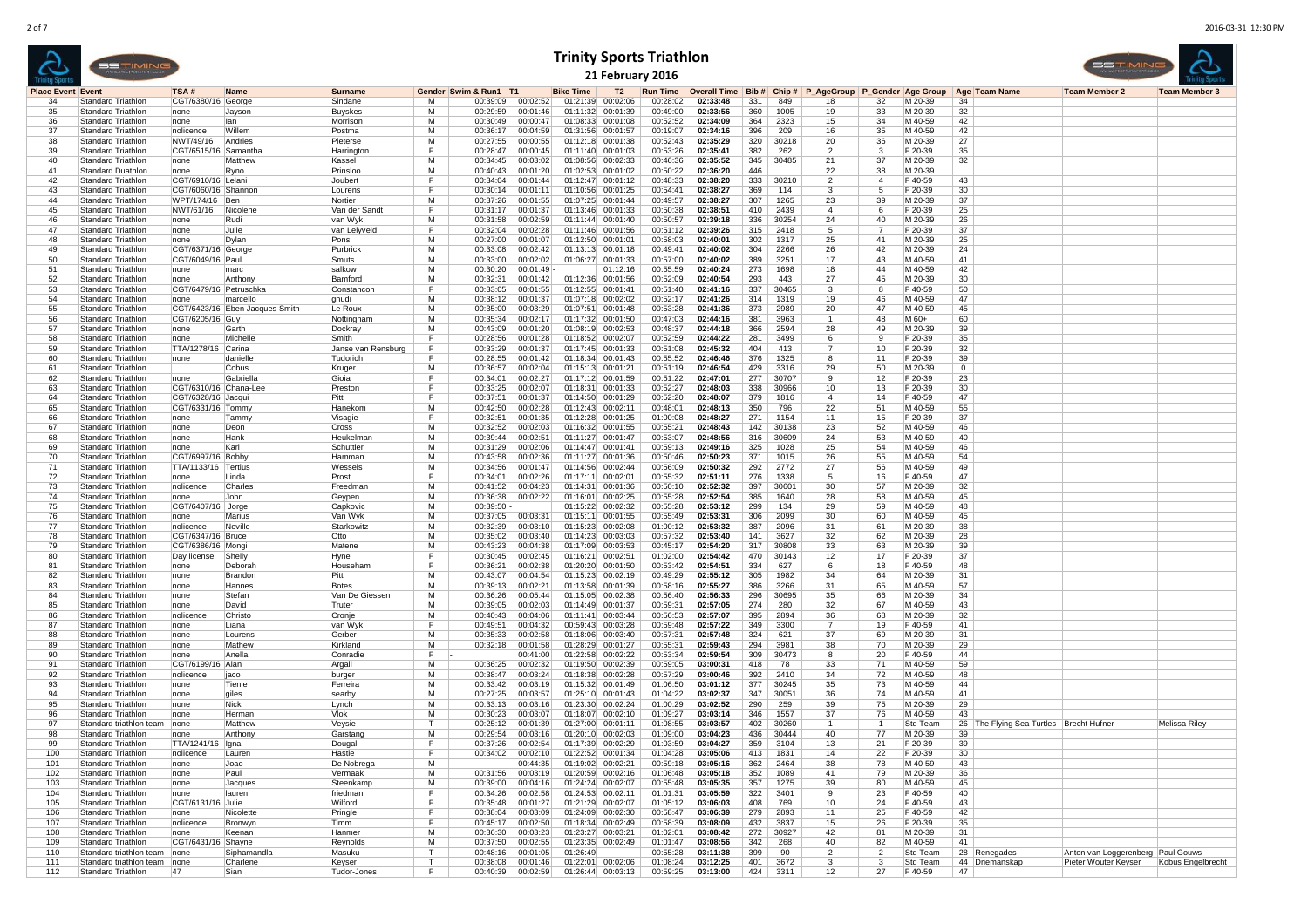<sup>378</sup> <sup>2675</sup> M 40-59 <sup>55</sup>

<sup>303</sup> <sup>1205</sup> M 40-59 <sup>54</sup>

|                          | <b>SSTIMIN</b>            |                           |                            |                       |              |                       |                      | <b>Trinity Sports Triathlon</b> | 21 February 2016                       |                      |                     |      |       |                               |     |          |          |               | 55 TIM                                  |                      |
|--------------------------|---------------------------|---------------------------|----------------------------|-----------------------|--------------|-----------------------|----------------------|---------------------------------|----------------------------------------|----------------------|---------------------|------|-------|-------------------------------|-----|----------|----------|---------------|-----------------------------------------|----------------------|
| <b>Place Event Event</b> |                           | TSA#                      | <b>Name</b>                | Surname               |              | Gender Swim & Run1 T1 |                      | <b>Bike Time</b>                | T <sub>2</sub>                         | <b>Run Time</b>      | <b>Overall Time</b> | Bib# | Chin# | P AgeGroup P Gender Age Group |     |          |          | Age Team Name | <b>Team Member 2</b>                    | <b>Team Member 3</b> |
| 113                      | <b>Standard Triathlon</b> |                           | CGT/6333/16 Rory Edmund    | Clark                 | м            | 00:33:26              | 00:04:56             | 01:22:05                        | 00:02:37                               | 01:09:57             | 03:13:01            | 406  | 908   | 43                            | 83  | M 20-39  | 37       |               |                                         |                      |
| 114                      | Standard Triathlon        |                           | Jaco                       | Du Plessis            | M            | 00:38:56              | 00:03:23             |                                 | 01:17:57 00:02:26                      | 01:10:35             | 03:13:17            | 1146 | 1175  | 44                            | 84  | M 20-39  | 34       |               |                                         |                      |
| 115                      | Standard Triathlon        | Inone<br>TTA/1287/16 Ruan |                            | Schutte               | м            | 00:37:38              | 00:03:13             |                                 | 01:25:41 00:03:03                      | 01:04:23             | 03:13:58            | 301  | 1570  | 41                            | 85  | M 40-59  | 42       |               |                                         |                      |
|                          | Standard triathlon team   | none                      | iennifer                   | brunold               | $\mathsf{T}$ |                       |                      |                                 |                                        |                      | 03:14:40            | 400  | 1262  | $\mathbf{A}$                  |     | Std Team |          | 41 The Girls  | Tana van Loggerenberg Linde-Marie Ferre |                      |
| 116<br>117               | Standard Triathlon        | TTA/1302/16 Rickus        |                            | lubbe                 | м            | 00:42:50<br>00:38:42  | 00:01:06<br>00:02:45 |                                 | 01:26:08 00:01:16<br>01:24:34 00:03:02 | 01:03:20<br>01:06:04 | 03:15:07            | 341  | 2589  | 45                            | 86  | M 20-39  |          |               |                                         |                      |
| 118                      | Standard Triathlon        |                           |                            | Henry                 | м            |                       | 00:02:20             |                                 | 01:16:54 00:01:41                      | 01:06:44             | 03:15:48            | 394  | 281   | 42                            | 87  | M 40-59  | 35<br>42 |               |                                         |                      |
|                          |                           | nolicence                 | Craig Eric                 |                       |              | 00:48:09              |                      |                                 |                                        |                      |                     |      |       |                               |     |          |          |               |                                         |                      |
| 119                      | Standard Triathlon        | none                      | pieter                     | meyer                 | м            | 00:39:04              | 00:02:56             |                                 | 01:23:11 00:02:15                      | 01:08:25             | 03:15:51            | 363  | 2337  | 46                            | 88  | M 20-39  | 29       |               |                                         |                      |
| 120                      | Standard Triathlon        | none                      | Bronwynn                   | Futcher               | F.           | 00:36:58              | 00:02:49             |                                 | 01:24:17 00:03:30                      | 01:08:21             | 03:15:55            | 328  | 2379  | 16                            | 28  | F 20-39  | 37       |               |                                         |                      |
| 121                      | Standard Triathlon        | CGT/6365/16 Megan         |                            | Schoemar              | F.           | 00:36:55              | 00:01:57             |                                 | 01:39:37 00:01:48                      | 00:58:09             | 03:18:26            | 339  | 1064  | 17                            | 29  | F 20-39  | 28       |               |                                         |                      |
| 122                      | Standard Triathlon        | nolicence                 | Allan                      | Dewar                 | M            |                       |                      |                                 |                                        | 03:18:50             | 03:18:50            | 398  | 2043  | 47                            | 89  | M 20-39  | 36       |               |                                         |                      |
| 123                      | Standard Triathlon        | CGT/6041/16 Claudia       |                            | Condie                | F.           | 00:39:26              | 00:03:15             |                                 | 01:26:02 00:02:37                      | 01:09:50             | 03:21:10            | 354  | 2788  | 13                            | 30  | F40-59   | 48       |               |                                         |                      |
| 124                      | Standard Triathlon        | Inone                     | Pieter                     | Rall                  | м            | 00:37:15              | 00:02:48             |                                 | 01:33:19 00:03:12                      | 01:05:12             | 03:21:46            | 284  | 1731  | 48                            | 90  | M 20-39  | 33       |               |                                         |                      |
| 125                      | Standard Triathlon        | Inone                     | Marco                      | Van Tonder            | м            | 00:40:33              | 00:03:15             |                                 | 01:24:29 00:02:49                      | 01:10:46             | 03:21:52            | 282  | 1729  | 49                            | 91  | M 20-39  | 35       |               |                                         |                      |
| 126                      | Standard Triathlon        | none                      | Rianna                     | Louw                  | F.           | 00:37:28              | 00:02:55             |                                 | 01:34:05 00:01:55                      | 01:06:35             | 03:22:58            | 312  | 1430  | 18                            | 31  | F 20-39  | 34       |               |                                         |                      |
| 127                      | Standard Triathlon        | CGT/6301/16 Shaun         |                            | Condes                | м            | 00:36:34              | 00:02:53             |                                 | 01:33:29 00:02:01                      | 01:08:03             | 03:23:00            | 390  | 267   | 50                            | 92  | M 20-39  | 37       |               |                                         |                      |
| 128                      | Standard Triathlon        | none                      | Andrew                     | McKeavenev            | M            | 00:40:19              | 00:02:28             |                                 | 01:28:34 00:02:45                      | 01:09:59             | 03:24:05            | 383  | 1609  | 51                            | 93  | M 20-39  | 35       |               |                                         |                      |
| 129                      | Standard Triathlon        | CGT/6385/16 Nikolet       |                            | Skews                 | F.           | 00:42:34              | 00:01:23             |                                 | 01:27:35 00:02:02                      | 01:11:07             | 03:24:41            | 361  | 2649  | 19                            | 32  | F 20-39  | 38       |               |                                         |                      |
| 130                      | Standard Triathlon        | CGT/6240/16 Candice       |                            | Hillcoat              | F.           |                       | 00:41:12             |                                 | 01:33:42 00:02:14                      | 01:08:40             | 03:25:48            | 384  | 2212  | 14                            | 33  | F40-59   | 43       |               |                                         |                      |
| 131                      | Standard Triathlon        | TTA/1301/16 Neil          |                            | Nortie                | м            | 00:43:05              | 00:04:22             |                                 | 01:32:17 00:02:53                      | 01:03:41             | 03:26:18            | 289  | 30364 | 43                            | 94  | M 40-59  | 48       |               |                                         |                      |
| 132                      | Standard Triathlon        | none                      | Jeff                       | Hudson                | м            | 00:45:19              | 00:01:22             |                                 | 01:26:09 00:02:49                      | 01:11:29             | 03:27:08            | 1093 | 594   | 44                            | 95  | M 40-59  | 55       |               |                                         |                      |
| 133                      | Standard Triathlon        | none                      | Andrew                     | Ivan Huvssteen        | м            |                       | 00:53:30             |                                 | 01:19:34 00:03:02                      | 01:11:53             | 03:27:59            | 367  | 2542  | 45                            | 96  | M 40-59  | 43       |               |                                         |                      |
| 134                      | Standard Triathlon        | none                      | Devon                      | Marsh                 | M            | 00:42:43              | 00:03:30             |                                 | 01:29:00 00:02:14                      | 01:11:51             | 03:29:18            | 278  | 30728 | 52                            | 97  | M 20-39  | 24       |               |                                         |                      |
| 135                      | Standard Triathlon        | TTA/1248/16               | Jason                      | Hubner                | м            | 00:36:17              | 00:04:02             |                                 | 01:24:11 00:02:57                      | 01:25:49             | 03:33:16            | 356  | 2367  | 53                            | 98  | M 20-39  | 32       |               |                                         |                      |
| 136                      | Standard Triathlon        | none                      | Germari                    | Pieterse              | F.           | 00:37:29              | 00:03:36             |                                 | 01:37:35 00:02:28                      | 01:12:48             | 03:33:56            | 335  | 30221 | 20                            | 34  | F 20-39  | 38       |               |                                         |                      |
| 137                      | Standard Triathlon        | CGT/6029/16 Jackie        |                            | Seddon                | F.           | 00:40:24              | 00:03:31             |                                 | 01:40:21 00:01:45                      | 01:08:15             | 03:34:16            | 329  | 30544 | 15                            | 35  | F40-59   | 55       |               |                                         |                      |
| 138                      | Standard Triathlon        | none                      | Marisa                     | Capkovic              | F.           |                       | 00:54:55             |                                 | 01:23:53 00:04:17                      | 01:12:12             | 03:35:17            | 300  | 3281  | 16                            | 36  | F 40-59  | 40       |               |                                         |                      |
| 139                      | Standard Triathlon        | none                      | nicky                      | vollmerhaus-everitt   | F.           |                       |                      |                                 |                                        | 03:35:56             | 03:35:56            | 358  | 2153  | 17                            | 37  | F40-59   | 46       |               |                                         |                      |
| 140                      | Standard Triathlon        | none                      | Michelle                   | Cross                 | F.           |                       | 00:49:54             |                                 | 01:33:11 00:02:51                      | 01:10:39             | 03:36:35            | 365  | 2440  | 21                            | 38  | F 20-39  | 37       |               |                                         |                      |
| 141                      | Standard Triathlon        | CGT/1136/16 Marius        |                            | Bouwer                | м            | 00:38:34              | 00:03:09             |                                 | 01:33:48 00:02:46                      | 01:18:22             | 03:36:39            | 414  | 1795  | 46                            | 99  | M 40-59  | 55       |               |                                         |                      |
| 142                      | Standard Triathlon        | none                      | Kerry                      | Lopes                 | F.           | 00:42:39              | 00:04:14             |                                 | 01:42:49 00:02:13                      | 01:05:25             | 03:37:20            | 355  | 2192  | 18                            | 39  | F40-59   | 42       |               |                                         |                      |
| 143                      | Standard Triathlon        | none                      | Else-Marie                 | Bolhuis               | F.           | 00:36:23              | 00:04:05             |                                 | 01:38:33 00:04:39                      | 01:14:31             | 03:38:11            | 288  | 2630  | 22                            | 40  | F 20-39  | 29       |               |                                         |                      |
| 144                      | Standard Triathlon        |                           | Chani                      | Dempsey               | F.           | 00:36:22              | 00:04:04             |                                 | 01:40:18 00:02:56                      | 01:15:07             | 03:38:47            | 287  | 2528  | 23                            | 41  | F 20-39  | 30       |               |                                         |                      |
| 145                      |                           | none                      |                            | <b>Ellis-Williams</b> | F.           |                       | 00:48:51             |                                 |                                        |                      | 03:39:07            | 407  | 691   | 24                            | 42  | F 20-39  | 38       |               |                                         |                      |
|                          | Standard Triathlon        | CGT/6255/16 Kerry         |                            |                       |              |                       |                      |                                 | 01:40:44 00:02:36                      | 01:06:56             |                     |      |       |                               |     |          |          |               |                                         |                      |
| 146                      | Standard Triathlon        | none                      | Hardus                     | Botha                 | м            | 00:38:40              | 00:02:39             |                                 | 01:32:05 00:03:11                      | 01:32:12             | 03:48:47            | 285  | 30555 | 54                            | 100 | M 20-39  | 33       |               |                                         |                      |
| 147                      | <b>Standard Triathlon</b> |                           | TTA/1299/16 Lourens Dewald | Van der Nest          | м            | 00:46:38              | 00:04:17             | 01:33:32 00:04:31               |                                        | 01:31:11             | 04:00:09            | 318  | 30575 | 55                            | 101 | M 20-39  | 37       |               |                                         |                      |
|                          |                           |                           |                            |                       |              |                       |                      |                                 |                                        |                      |                     |      |       |                               |     |          |          |               |                                         |                      |
|                          | Standard Triathlon        | TTA/1103/16 Gawie         |                            | Wolmarans             | м            |                       |                      |                                 |                                        |                      | <b>DNF</b>          | 297  | 30086 |                               |     | M 20-39  | 36       |               |                                         |                      |
|                          | Standard triathlon team   | Inone                     | Melissa                    | Dolphin-Rowland       | $\mathsf{T}$ |                       |                      |                                 |                                        |                      | <b>DNF</b>          | 403  | 2775  |                               |     | Std Team |          | 65 The Impis  | Kursten Mever                           | <b>Alvin Mever</b>   |
|                          | Standard Triathlon        | TTA/1202/16 Debbie        |                            | De Bruvn              | F.           |                       |                      |                                 | $\sim$                                 |                      | <b>DNF</b>          | 286  | 2506  |                               |     | F 20-39  | 36       |               |                                         |                      |
|                          | Standard Triathlon        | CGT/6330/16 Genee         |                            | Mee                   | F.           |                       |                      |                                 | $\sim$                                 |                      | <b>DNF</b>          | 351  | 30085 |                               |     | F40-59   | 44       |               |                                         |                      |
|                          | Standard Triathlon        | none                      | Michelle                   | Dickens               | F.           | 00:35:58              | 00:02:35             |                                 | 00:08:15                               |                      | <b>DNF</b>          | 412  | 30712 |                               |     | F40-59   | 42       |               |                                         |                      |
|                          | Standard Triathlon        | nolicence                 | Philippus Linde            | Hoogendyk             | M            |                       |                      |                                 | $\sim$                                 |                      | <b>DNF</b>          | 415  | 2205  |                               |     | M 20-39  | 32       |               |                                         |                      |
|                          | Standard Triathlon        | TTA/1303/16               | Theuns                     | Smit                  | M            |                       |                      |                                 | $\sim$                                 |                      | <b>DNF</b>          | 340  | 226   |                               |     | M 20-39  | 34       |               |                                         |                      |
|                          | Standard Triathlon        | Inone                     | STOFFEL                    | VERMAAK               | м            |                       |                      |                                 |                                        |                      | <b>DNF</b>          | 283  | 2846  |                               |     | M 20-39  | 32       |               |                                         |                      |
|                          | Standard Triathlon        | none                      | Johannes                   | Laurens               | м            |                       |                      |                                 | $\sim$                                 |                      | <b>DNF</b>          | 298  | 3114  |                               |     | M 40-59  | 57       |               |                                         |                      |

Standard Triathlon none Johannes<br>
Standard Triathlon none Johannes<br>
Standard Triathlon CGT/2446/16 Drazen Milos M - - - - -

Standard Triathlon CGT/2446/16 Drazen Milos M - - - - -

Standard Triathlon CGT/6055/16 Andy Searle M - - - - -

nolicence Warren

|                     | <b>Sprint Duathlon</b><br>IT <sub>1</sub><br>   Bib #   Chip #   P_AgeGroup   P_Gender   Age Group   Age   Team Name<br><b>Gender Run Time</b><br><b>Bike Time</b><br><b>Run Time</b> |                  |               |                |    |          |          |                   |          |          |              |     |       |                |                       |         |                     |                      |               |
|---------------------|---------------------------------------------------------------------------------------------------------------------------------------------------------------------------------------|------------------|---------------|----------------|----|----------|----------|-------------------|----------|----------|--------------|-----|-------|----------------|-----------------------|---------|---------------------|----------------------|---------------|
| Place Event I Event |                                                                                                                                                                                       | <b>ITSA#</b>     | <b>Name</b>   | <b>Surname</b> |    |          |          |                   | T2       |          | Overall Time |     |       |                |                       |         |                     | <b>Team Member 2</b> | Team Member 3 |
|                     | Sprint Duathlon                                                                                                                                                                       | CGT/6516/16 Nico |               | Marais         | м  | 00:19:29 | 00:00:50 | 00:32:09          | 00:01:01 | 00:11:04 | 01:04:33     | 137 | 332   |                |                       | M 16-19 | 17                  |                      |               |
|                     | <b>Junior Duathlon</b>                                                                                                                                                                | 1631002311       | Lebohang      | Finger         | м  | 00:37:36 | 00:00:39 | 00:20:30          | 00:00:54 | 00:05:26 | 01:05:05     | 441 | 30331 |                |                       | M 12-15 | 14                  |                      |               |
|                     | Sprint Duathlon                                                                                                                                                                       | Inone            | duane         | marshall       | м  | 00:26:29 | 00:02:29 | 00:21:25          | 00:02:35 | 00:16:0  | 01:08:59     | 133 | 30453 |                |                       | M 20-39 | 39                  |                      |               |
|                     | Sprint Duathlon                                                                                                                                                                       | Inone            | laarth        | haigh          | м  | 00:20:59 | 00:01:44 | 00:34:15          | 00:02:06 | 00:12:04 | 01:11:08     | 127 | 2271  | $\overline{2}$ |                       | M 20-39 | 35                  |                      |               |
|                     | Sprint Duathlon                                                                                                                                                                       | Inone            | Maria (Riané) | Pieters        |    | 00:22:07 | 00:01:5  | 00:39:53          | 00:01:24 | 00:10:58 | 01:16:13     | 129 | 1953  |                |                       | F 20-39 | 32                  |                      |               |
|                     | Sprint Duathlon                                                                                                                                                                       | none             | Wavne         | Sack           | м  | 00:24:58 | 00:01:54 | 00:38:01 00:01:49 |          | 00:13:53 | 01:20:35     | 110 | 1257  | $\sim$         |                       | M 20-39 | 38                  |                      |               |
|                     | Sprint Duathlon                                                                                                                                                                       |                  | Msizi         | Vende          | м  | 00:23:43 | 00:04:0  | 00:41:03 00:01:13 |          | 00:12:45 | 01:22:45     | 460 | 2177  |                |                       | M 20-39 | Development         |                      |               |
|                     | Sprint Duathlon                                                                                                                                                                       |                  | Patrick       | Sikhosana      | м  | 00:23:43 | 00:01:0  | 00:44:05 00:01:10 |          | 00:12:46 | 01:22:45     | 462 | 305   |                |                       | M 20-39 | Development         |                      |               |
|                     | Sprint Duathlon                                                                                                                                                                       | none             | Jean-Pierre   | Seger          | м  |          | 00:28:08 | 00:40:43          | 00:02:17 | 00:13:20 | 01:24:28     | 115 | 1565  |                |                       | M 20-39 | 39                  |                      |               |
|                     | Sprint Duathlon                                                                                                                                                                       |                  | Charles       | Norman         | м  | 00:27:55 | 00:02:4  | 00:39:55          | 00:02:09 | 00:14:28 | 01:27:14     | 454 | 3523  |                |                       | M 20-39 | 38                  |                      |               |
| 11                  | Sprint Duathlon                                                                                                                                                                       | none             | Rosanne       | Tavlor         | F. | 00:27:24 | 00:02:18 | 00:42:59 00:01:57 |          | 00:12:57 | 01:27:35     | 134 | 3289  | $\sim$         |                       | F 20-39 | 31                  |                      |               |
| 12                  | Sprint Duathlon                                                                                                                                                                       | Inone            | Gavin         | Marais         | м  | 00:28:30 | 00:01:50 | 00:40:21          | 00:01:47 | 00:15:13 | 01:27:41     | 123 | 30031 |                | 10                    | M 40-59 | 44                  |                      |               |
|                     | Sprint Duathlon                                                                                                                                                                       | none             | lan John      | Halkerd        | м  | 00:27:57 | 00:02:15 | 00:41:43 00:01:41 |          | 00:15:48 | 01:29:24     | 131 | 462   | $\sim$         |                       | M 40-59 | 50                  |                      |               |
| 14                  | Sprint Duathlon                                                                                                                                                                       |                  | Andrew        | Sumbane        | м  | 00:24:35 | 00:01:09 | 00:47:09          | 00:01:09 | 00:15:55 | 01:29:57     | 468 | 460   |                |                       | M 20-39 | Development         |                      |               |
| 15                  | Sprint Duathlon                                                                                                                                                                       | nolicence        | Jose          | Martins        | M  |          | 00:30:45 | 00:42:45 00:03:16 |          | 00:13:18 | 01:30:04     | 145 | 2955  | 3              | 13                    | M 40-59 | 57                  |                      |               |
| 16                  | Sprint Duathlon                                                                                                                                                                       | Inone            | Masakane      | Holomisa       | м  | 00:23:15 | 00:02:0  | 00:50:39          | 00:02:06 | 00:12:20 | 01:30:24     | 119 | 1427  | $\mathsf{Q}$   | 14                    | M 20-39 | 36                  |                      |               |
| 17                  | Sprint Duathlon                                                                                                                                                                       | none             | Frikkie       | Delport        | м  | 00:27:33 | 00:01:29 | 00:45:23 00:01:31 |          | 00:14:51 | 01:30:47     | 03  | 356   | 10             |                       | M 20-39 | 28                  |                      |               |
| 18                  | Sprint Duathlon                                                                                                                                                                       | Inone            | Riaan         | Strydom        | м  | 00:30:23 | 00:01:5  | 00:41:56          | 00:01:54 | 00:14:50 | 01:30:57     | 114 | 1327  |                | 16                    | M 40-59 | 45                  |                      |               |
|                     | Sprint Duathlon                                                                                                                                                                       | Inone            | Morgaine      | Anderson       |    | 00:27:28 | 00:02:17 | 00:43:28          | 00:02:15 | 00:15:30 | 01:30:58     | 136 | 30404 | 3              |                       | F 20-39 | 31                  |                      |               |
| 20                  | Sprint Duathlon Team                                                                                                                                                                  | TTA1307/16       | Bernice       | van der Merwe  |    | 00:32:58 | 00:01:59 | 00:41:18          | 00:01:13 | 00:16:18 | 01:33:46     | 442 | 2415  |                |                       | M 40-59 | 44 vd Merwe and Nel | Stephanus Nel        |               |
| 21                  | Sprint Duathlon                                                                                                                                                                       |                  | Simpiwe       | Nawenya        | м  | 00:23:06 | 00:01:23 | 00:49:29          | 00:01:38 | 00:18:51 | 01:34:27     | 458 | 2755  | 11             |                       | M 20-39 | Development         |                      |               |
| 22                  | Sprint Duathlon                                                                                                                                                                       | none             | Marly Fatima  | De Ramos       | F. | 00:26:57 | 00:01:27 | 00:50:10 00:01:30 |          | 00:14:42 | 01:34:46     |     | 973   |                |                       | F40-59  | 42                  |                      |               |
| 23                  | Sprint Duathlon                                                                                                                                                                       | nolicence        | Wouter        | Oosthuizen     | м  | 00:26:54 | 00:04:03 | 00:46:20          | 00:03:32 | 00:14:30 | 01:35:19     | 431 | 2194  | 12             |                       | M 20-39 |                     |                      |               |
| 24                  | Sprint Duathlon                                                                                                                                                                       |                  | Paseka        | Hlongwane      | м  | 00:23:31 | 00:02:46 | 00:51:20 00:01:49 |          | 00:15:56 | 01:35:22     | 461 | 30562 | 13             | 1 <sup>c</sup>        | M 20-39 | Development         |                      |               |
| 25                  | Sprint Duathlon                                                                                                                                                                       |                  | Godknows      | Vundla         | м  | 00:23:19 | 00:01:05 | 00:53:10          | 00:01:53 | 00:16:03 | 01:35:30     | 464 | 30656 | 14             | 20                    | M 20-39 | 0 Development       |                      |               |
| 26                  | Sprint Duathlon                                                                                                                                                                       | none             | Michele       | Harty          |    | 00:28:40 | 00:02:48 | 00:46:13 00:01:56 |          | 00:16:37 | 01:36:14     | 126 | 1460  | $\overline{2}$ |                       | F40-59  | 46                  |                      |               |
| 27                  | Sprint Duathlon                                                                                                                                                                       | Inone            | Chelma        | Sliep          | F. | 00:29:26 | 00:02:24 | 00:46:40          | 00:02:07 | 00:15:58 | 01:36:35     | 120 | 1095  | 3              |                       | F40-59  | 47                  |                      |               |
| 28                  | Sprint Duathlon                                                                                                                                                                       |                  | Nyiko         | Naoben         | M  | 00:24:33 | 00:01:00 | 00:52:02          | 00:01:52 | 00:17:45 | 01:37:12     | 463 | 2457  | 15             | $\mathbf{2}^{\prime}$ | M 20-39 | Development         |                      |               |

DNF

DNF

**DNF**

 $|416|$  735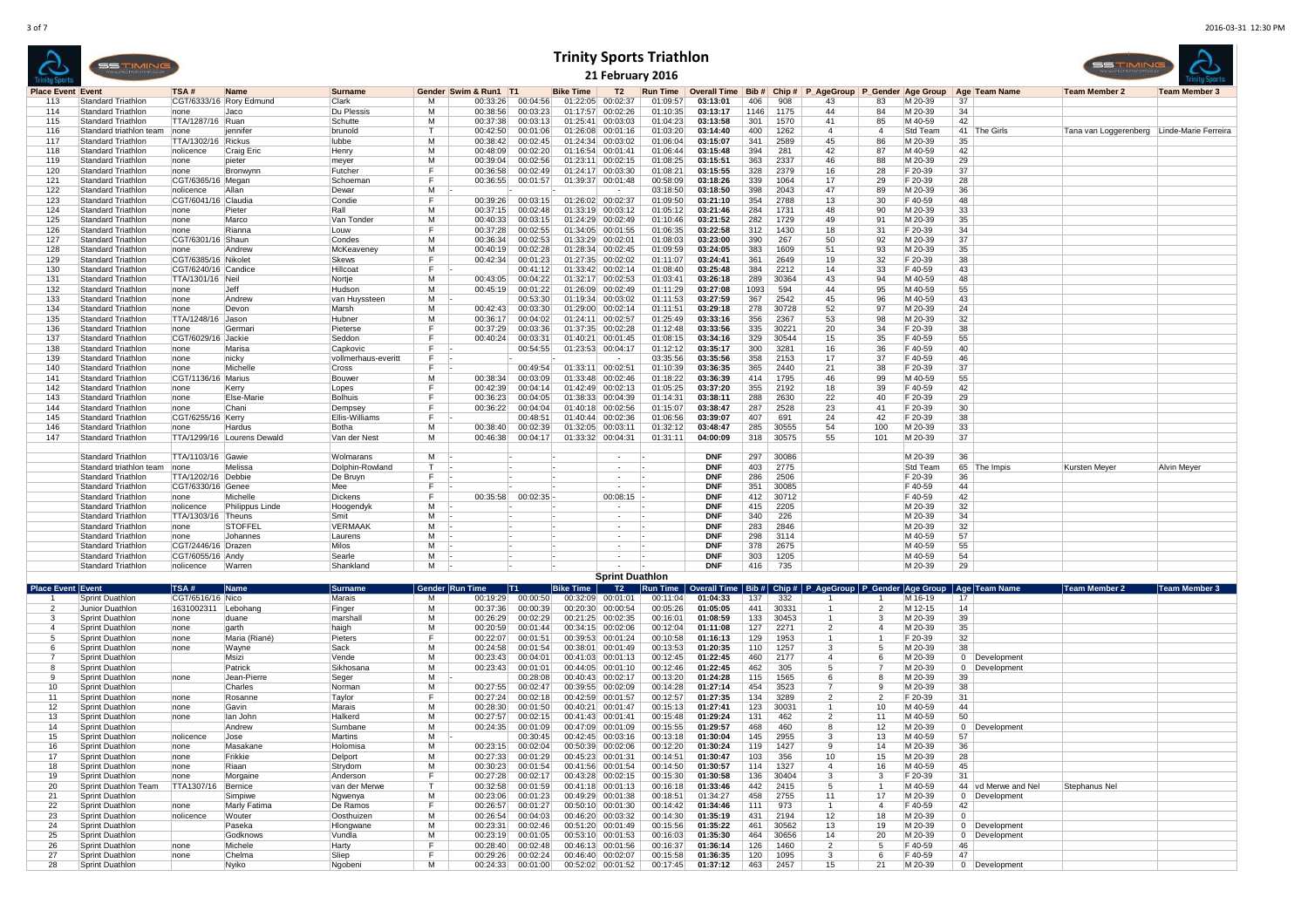| <b>Trinity Sports Triathlon</b><br>55 TIMIN<br>21 February 2016<br>T <sub>2</sub><br><b>Place Event Event</b><br>TSA#<br>Gender Swim & Run1 T1<br><b>Bike Time</b><br><b>Run Time</b><br>Overall Time   Bib #   Chip #   P_AgeGroup   P_Gender   Age Group<br>Age Team Name<br><b>Name</b><br><b>Surname</b><br>00:01:39<br>00:43:34<br>00:02:12<br>01:39:00<br>128<br>Steingold<br>00:32:30<br>00:19:05<br>792<br>29<br>Sprint Duathlon<br>none<br>Lisa<br>F<br>F 20-39<br>38 |                                                  |                              |                              |                                |         |                       |                               |                                     |                                        |                      |                               |              |                        |                                                                                                                 |                              |                    |                |               |                      |                             |
|--------------------------------------------------------------------------------------------------------------------------------------------------------------------------------------------------------------------------------------------------------------------------------------------------------------------------------------------------------------------------------------------------------------------------------------------------------------------------------|--------------------------------------------------|------------------------------|------------------------------|--------------------------------|---------|-----------------------|-------------------------------|-------------------------------------|----------------------------------------|----------------------|-------------------------------|--------------|------------------------|-----------------------------------------------------------------------------------------------------------------|------------------------------|--------------------|----------------|---------------|----------------------|-----------------------------|
|                                                                                                                                                                                                                                                                                                                                                                                                                                                                                |                                                  |                              |                              |                                |         |                       |                               |                                     |                                        |                      |                               |              |                        |                                                                                                                 |                              |                    |                |               | <b>Team Member 2</b> | <b>Team Member 3</b>        |
|                                                                                                                                                                                                                                                                                                                                                                                                                                                                                |                                                  |                              |                              |                                |         |                       |                               |                                     |                                        |                      |                               |              |                        |                                                                                                                 |                              |                    |                |               |                      |                             |
| 30                                                                                                                                                                                                                                                                                                                                                                                                                                                                             | Sprint Duathlon                                  |                              | Sifiso                       | Monehu                         | м       | 00:21:45              | 00:01:47                      |                                     | 00:47:01 00:02:19                      | 00:26:59             | 01:39:51                      | 469          | 882                    | 16                                                                                                              | 22                           | M 20-39            |                | 0 Development |                      |                             |
| 31<br>32                                                                                                                                                                                                                                                                                                                                                                                                                                                                       | <b>Sprint Duathlon</b><br><b>Sprint Duathlon</b> | nolicence<br>Day license     | Gavin Justin<br>David Thomas | Mahoney<br>Norman              | м<br>м  | 00:31:42<br>00:27:55  | 00:02:50<br>00:02:49          |                                     | 00:47:24 00:02:27<br>00:50:58 00:02:28 | 00:15:50<br>00:16:52 | 01:40:13<br>01:41:02          | 143<br>453   | 1910<br>1237           | 17<br>18                                                                                                        | 23<br>24                     | M 20-39<br>M 20-39 | 37<br>27       |               |                      |                             |
| 33                                                                                                                                                                                                                                                                                                                                                                                                                                                                             | <b>Sprint Duathlon</b>                           |                              | Nthamsaga                    | Mkhize                         | м       | 00:22:47              | 00:01:06                      |                                     | 00:58:55 00:01:27                      | 00:16:48             | 01:41:03                      | 467          | 3425                   | 19                                                                                                              | 25                           | M 20-39            |                | 0 Development |                      |                             |
| 34                                                                                                                                                                                                                                                                                                                                                                                                                                                                             | <b>Sprint Duathlon</b>                           | none                         | Ronnie                       | Engelage                       | F       | 00:32:13              | 00:01:27                      | 00:50:42                            | 00:01:13                               | 00:16:04             | 01:41:39                      | 107          | 30738                  | $\overline{a}$                                                                                                  | 8                            | F 40-59            | 42             |               |                      |                             |
| 35                                                                                                                                                                                                                                                                                                                                                                                                                                                                             | <b>Sprint Duathlon</b>                           | none                         | Jennifer                     | Nunn                           | F       | 00:33:13              | 00:01:59                      | 00:46:18                            | 00:02:26                               | 00:19:02             | 01:42:58                      | 132          | 3273                   | 5                                                                                                               | -9                           | F 20-39            | 29             |               |                      |                             |
| 36<br>37                                                                                                                                                                                                                                                                                                                                                                                                                                                                       | Sprint Duathlon<br>Sprint Duathlon               | 41<br>nolicence              | Michael<br>Andrew            | Odysseos<br>Hope               | М<br>м  | 00:30:29<br>00:33:20  | 00:04:47<br>00:03:43          |                                     | 00:47:58 00:03:53<br>00:46:25 00:03:55 | 00:17:19<br>00:18:05 | 01:44:26<br>01:45:28          | 423<br>144   | 3469<br>3522           | 6<br>20                                                                                                         | 26<br>27                     | M 40-59<br>M 20-39 | 41<br>30       |               |                      |                             |
| 38                                                                                                                                                                                                                                                                                                                                                                                                                                                                             | <b>Sprint Duathlon</b>                           | none                         | Claire                       | Truter                         | F       | 00:30:43              |                               | 00:58:57                            | $\sim$                                 | 00:15:55             | 01:45:35                      | 1024         | 30380                  | ĥ                                                                                                               | 10 <sup>1</sup>              | F 20-39            | 29             |               |                      |                             |
| 39                                                                                                                                                                                                                                                                                                                                                                                                                                                                             | Sprint Duathlon                                  | none                         | Nicolien                     | Du Preez                       | F       | 00:32:11              | 00:04:19                      |                                     | 00:52:48 00:03:10                      | 00:17:27             | 01:49:55                      | 106          | 191                    |                                                                                                                 | 11                           | F 20-39            | 35             |               |                      |                             |
| 40                                                                                                                                                                                                                                                                                                                                                                                                                                                                             | Sprint Duathlon                                  | none                         | Juanita                      | Myburgh                        | F       | 00:32:57              | 00:02:37                      |                                     | 00:56:18 00:02:13                      | 00:18:52             | 01:52:57                      | 146          | 1933                   | -5                                                                                                              | 12                           | F40-59             | 43             |               |                      |                             |
| 41<br>42                                                                                                                                                                                                                                                                                                                                                                                                                                                                       | Sprint Duathlon<br>Sprint Duathlon               | none                         | Wilmarie<br> Erin Marie      | Naude<br>Naude                 | F<br>F  | 00:34:14<br>00:32:57  | 00:02:06<br>00:01:41          | 00:55:34                            | 00:01:53<br>00:59:10                   | 00:19:28<br>00:19:30 | 01:53:15<br>01:53:18          | 138<br>674   | 1887<br>985            | 6                                                                                                               | 13<br>14                     | F 16-19<br>F 40-59 | 17<br>50       |               |                      |                             |
| 43                                                                                                                                                                                                                                                                                                                                                                                                                                                                             | <b>Sprint Duathlon</b>                           | none<br>none                 | Irene                        | Philips                        | F       | 00:36:59              | 00:01:39                      | 00:52:35                            | 00:02:19                               | 00:20:15             | 01:53:47                      | 125          | 30265                  | 8                                                                                                               | 15                           | F 20-39            | 27             |               |                      |                             |
| 44                                                                                                                                                                                                                                                                                                                                                                                                                                                                             | Sprint Duathlon                                  |                              | Joel                         | Glover                         | м       | 00:23:35              | 00:04:37                      | 00:51:12                            | $\sim$                                 | 00:35:06             | 01:54:30                      | 428          | 1458                   | 21                                                                                                              | 28                           | M 20-39            | $\mathbf 0$    |               |                      |                             |
| 45                                                                                                                                                                                                                                                                                                                                                                                                                                                                             | Sprint Duathlon                                  | none                         | Rejeane                      | du Plessis                     | F       | 00:35:16              | 00:02:17                      |                                     | 00:55:15 00:02:21                      | 00:20:01             | 01:55:10                      | 113          | 30372                  | 9                                                                                                               | 16                           | F 20-39            | 33             |               |                      |                             |
| 46<br>47                                                                                                                                                                                                                                                                                                                                                                                                                                                                       | <b>Sprint Duathlon</b>                           | none                         | Chantel                      | Dowie                          | F<br>F. | 00:37:23              | 00:02:35                      |                                     | 00:56:17 00:02:28                      | 00:18:39             | 01:57:22                      | 147          | 30572                  | 10                                                                                                              | 17                           | F 20-39            | 36             |               |                      |                             |
| 48                                                                                                                                                                                                                                                                                                                                                                                                                                                                             | Sprint Duathlon<br>Sprint Duathlon               | none<br>none                 | Vanessa<br>Althea            | Baard<br>Cloete                | F.      | 00:37:24<br>00:37:22  | 00:02:32<br>00:02:44          | 00:56:24                            | 00:56:42 00:02:05<br>00:02:12          | 00:19:22<br>00:20:48 | 01:58:05<br>01:59:30          | 109<br>148   | 1418<br>3155           | 11<br>12                                                                                                        | 18<br>19                     | F 20-39<br>F 20-39 | 37<br>32       |               |                      |                             |
| 49                                                                                                                                                                                                                                                                                                                                                                                                                                                                             | <b>Sprint Duathlon</b>                           | none                         | Ryan                         | Harty                          | м       | 00:33:39              | 00:03:16                      | 01:06:10                            | 00:01:31                               | 00:19:50             | 02:04:26                      | 437          | 2162                   | 22                                                                                                              | 29                           | M 20-39            | 36             |               |                      |                             |
| 50                                                                                                                                                                                                                                                                                                                                                                                                                                                                             | <b>Sprint Duathlon</b>                           | TTA/1306/16 Chrizaan         |                              | Myburgh                        | F       | 00:38:00              | 00:01:41                      | 01:02:17                            | 00:01:59                               | 00:22:50             | 02:06:47                      | 139          | 1860                   | $\overline{2}$                                                                                                  | 20                           | F 16-19            | 17             |               |                      |                             |
| 51                                                                                                                                                                                                                                                                                                                                                                                                                                                                             | <b>Sprint Duathlon</b>                           | none                         | Anthony                      | Read                           | M       | 00:52:17              | 00:04:00                      | 00:48:41                            | 00:04:27                               | 00:26:03             | 02:15:28                      | 130          | 30552                  | 7                                                                                                               | 30                           | M 40-59            | 46             |               |                      |                             |
| 52                                                                                                                                                                                                                                                                                                                                                                                                                                                                             | Sprint Duathlon                                  |                              | Petrous                      | Ntswane                        | м       | 00:24:34              | 00:01:25                      |                                     |                                        | 01:53:45             | 02:19:44                      | 465          | 829                    | 23                                                                                                              | 31                           | M 20-39            |                | 0 Development |                      |                             |
|                                                                                                                                                                                                                                                                                                                                                                                                                                                                                | Sprint Duathlon                                  | none                         | <b>Zani</b>                  | Labuschagne                    | F.      |                       |                               |                                     | ٠                                      |                      | <b>DNF</b>                    | 108          | 850                    |                                                                                                                 |                              | F 20-39            | 27             |               |                      |                             |
|                                                                                                                                                                                                                                                                                                                                                                                                                                                                                | <b>Sprint Duathlon</b>                           | none                         | matthew                      | sherratt                       | м       |                       |                               |                                     | $\overline{\phantom{a}}$               |                      | <b>DNF</b>                    | 135          | 2004                   |                                                                                                                 |                              | M 20-39            | 28             |               |                      |                             |
|                                                                                                                                                                                                                                                                                                                                                                                                                                                                                | Sprint Duathlon                                  | none                         | Damian                       | Michael                        | м       |                       |                               |                                     |                                        |                      | <b>DNF</b>                    | 104          | 3826                   |                                                                                                                 |                              | M 20-39            | 39             |               |                      |                             |
|                                                                                                                                                                                                                                                                                                                                                                                                                                                                                | <b>Sprint Duathlon</b>                           | none<br>none                 | Warren<br>Samantha           | du Plessis<br>Kaaber           | м<br>F  |                       |                               |                                     |                                        |                      | <b>DNF</b><br><b>DNF</b>      | 121<br>118   | 3896<br>1040           |                                                                                                                 |                              | M 20-39<br>F 20-39 | 29<br>39       |               |                      |                             |
|                                                                                                                                                                                                                                                                                                                                                                                                                                                                                | Sprint Duathlon<br>Sprint Duathlon               | CGT/6122/16                  | Roger                        | Skews                          | M       |                       |                               |                                     | ٠                                      |                      | <b>DNF</b>                    | 150          | 2759                   |                                                                                                                 |                              | M 20-39            | $\overline{0}$ |               |                      |                             |
|                                                                                                                                                                                                                                                                                                                                                                                                                                                                                | <b>Sprint Duathlon</b>                           | none                         | Michae                       | Keenan                         | M       |                       |                               |                                     | $\mathbf{r}$                           |                      | <b>DNF</b>                    | 122          | 1687                   |                                                                                                                 |                              | M 40-59            | 40             |               |                      |                             |
|                                                                                                                                                                                                                                                                                                                                                                                                                                                                                | <b>Sprint Duathlon</b>                           | none                         | Tanit                        | Kruger                         | F.      |                       |                               |                                     |                                        |                      | <b>DNF</b>                    | 105          | 1863                   |                                                                                                                 |                              | F 20-39            | 31             |               |                      |                             |
|                                                                                                                                                                                                                                                                                                                                                                                                                                                                                | Sprint Duathlon                                  | nolicence<br>none            | Andre<br>Tlhokomelo          | Du Preez                       | м<br>F  |                       |                               |                                     |                                        |                      | <b>DNF</b><br><b>DNF</b>      | 140<br>149   | 1532<br>2928           |                                                                                                                 |                              | M 20-39<br>F 20-39 | 34<br>30       |               |                      |                             |
|                                                                                                                                                                                                                                                                                                                                                                                                                                                                                | <b>Sprint Duathlon</b><br><b>Sprint Duathlon</b> | none                         | Leanne                       | Mogale<br>Pitt                 | F.      |                       |                               |                                     | $\overline{\phantom{a}}$               |                      | <b>DNF</b>                    | 112          | 2797                   |                                                                                                                 |                              | F 20-39            | 31             |               |                      |                             |
|                                                                                                                                                                                                                                                                                                                                                                                                                                                                                |                                                  |                              |                              |                                |         |                       |                               |                                     | <b>Sprint Triathlon</b>                |                      |                               |              |                        |                                                                                                                 |                              |                    |                |               |                      |                             |
|                                                                                                                                                                                                                                                                                                                                                                                                                                                                                |                                                  |                              |                              |                                |         |                       |                               |                                     |                                        |                      |                               |              |                        |                                                                                                                 |                              |                    |                |               |                      |                             |
| <b>Place Event Event</b>                                                                                                                                                                                                                                                                                                                                                                                                                                                       |                                                  | TSA#                         | Name                         | Surname                        |         | Gender Swim Time   T1 |                               |                                     |                                        |                      |                               |              |                        | Bike Time   T2   Run Time   Overall Time   Bib #   Chip #   P_AgeGroup   P_Gender   Age Group   Age   Team Name |                              |                    |                |               |                      | Team Member 2 Team Member 3 |
|                                                                                                                                                                                                                                                                                                                                                                                                                                                                                | Sprint Triathlon                                 | TTA/1177/16   matthew        |                              | greer                          | м       |                       | 00:32:20                      |                                     |                                        |                      | 01:03:07                      |              | 1156 30663             |                                                                                                                 |                              | M 16-19            | 18             |               |                      |                             |
|                                                                                                                                                                                                                                                                                                                                                                                                                                                                                | Sprint Triathlon                                 | TTA/1106/16   Dylan          |                              | Nortje                         | м       |                       | 00:32:22                      |                                     | $\overline{\phantom{a}}$<br>٠          |                      | 01:05:22                      | 1153         | 2299                   | $\overline{2}$                                                                                                  | $\overline{2}$               | M 16-19            | 19             |               |                      |                             |
|                                                                                                                                                                                                                                                                                                                                                                                                                                                                                | Sprint Triathlon                                 | FST/64/16                    | Heinz                        | Mittermaier                    | м<br>м  |                       | 00:32:28                      |                                     | $\sim$                                 |                      | 01:06:33                      | 1157         | 2159                   | 3<br>$\overline{a}$                                                                                             | $\mathbf{3}$<br>$\mathbf{A}$ | M 16-19<br>M 16-19 | 17             |               |                      |                             |
|                                                                                                                                                                                                                                                                                                                                                                                                                                                                                | Sprint Triathlon<br>Sprint Triathlon             | TTA/1233/16   Xander<br>none | Andre                        | van der Merwe<br>van der Merwe | М       |                       | 00:33:51<br>00:35:10          |                                     | $\overline{\phantom{a}}$               |                      | 01:07:55<br>01:12:40          | 1150<br>1120 | 983<br>30510           | -1                                                                                                              | 5                            | M 40-59            | 16<br>45       |               |                      |                             |
|                                                                                                                                                                                                                                                                                                                                                                                                                                                                                | Sprint Triathlon Team                            | none                         | Neil                         | Washington                     | T       | 00:15:19              | 00:02:56                      | 00:40:57                            | 00:01:35                               | 00:12:11             | 01:12:58                      | 457          | 30957                  |                                                                                                                 |                              | Sprint Team        | 28             | SAINTS        |                      |                             |
|                                                                                                                                                                                                                                                                                                                                                                                                                                                                                | <b>Sprint Triathlon</b>                          | none                         | Tim                          | Walwyn                         | м       |                       | 00:37:03                      |                                     |                                        |                      | 01:15:29                      | 426          | 622                    |                                                                                                                 | 6                            | M 20-39            | 34             |               |                      |                             |
|                                                                                                                                                                                                                                                                                                                                                                                                                                                                                | Sprint Triathlon<br>Sprint Triathlon             | CGT/6280/16 Isa<br>none      | Warrer                       | Reyneke<br>Williams            | F<br>М  |                       | 00:37:35<br>00:34:42          |                                     | ٠<br>$\sim$                            |                      | 01:15:48<br>01:15:59          | 1154<br>439  | 30818<br>2543          | -1<br>2                                                                                                         | 7                            | F 16-19<br>M 20-39 | 17<br>24       |               |                      |                             |
| 10                                                                                                                                                                                                                                                                                                                                                                                                                                                                             | <b>Sprint Triathlon</b>                          | TTA/1176/16 gareth           |                              | areer                          | м       | 00:18:54              | 00:01:37                      | 00:33:27                            | 00:01:04                               | 00:21:12             | 01:16:14                      | 1135         | 1062                   | $\overline{2}$                                                                                                  | 8                            | M 40-59            | 48             |               |                      |                             |
| 11                                                                                                                                                                                                                                                                                                                                                                                                                                                                             | Sprint Triathlon                                 | nolicence                    | Michae                       | <b>Battersby</b>               | м       |                       | 00:15:24                      |                                     | 00:34:33                               | 00:26:34             | 01:16:31                      | 1178         | 30896                  | 3                                                                                                               | -9                           | M 20-39            | $\overline{0}$ |               |                      |                             |
| 12                                                                                                                                                                                                                                                                                                                                                                                                                                                                             | Sprint Triathlon                                 | none                         | Giles                        | Maynard                        | M       |                       | 00:35:26                      |                                     |                                        |                      | 01:17:35                      | 1094         | 2629                   | $\overline{4}$                                                                                                  | 10                           | M 20-39            | 30             |               |                      |                             |
| 13<br>14                                                                                                                                                                                                                                                                                                                                                                                                                                                                       | Sprint Triathlon<br>Sprint Triathlon             | Day license<br>none          | Nicola bianca<br>Marc        | Biani<br>Corker                | F<br>м  | 00:17:18              | 00:36:16<br>00:01:21          | 00:35:07                            | $\sim$<br>00:01:12                     | 00:23:20             | 01:18:12<br>01:18:18          | 451<br>1148  | 3521<br>3256           | -1<br>3                                                                                                         | -2<br>11                     | F 20-39<br>M 40-59 | 24<br>44       |               |                      |                             |
| 15                                                                                                                                                                                                                                                                                                                                                                                                                                                                             | Sprint Triathlon                                 | none                         | richard                      | emslie                         | м       |                       | 00:35:53                      |                                     | $\sim$                                 |                      | 01:18:23                      | 1064         | 2654                   | 5                                                                                                               | 12                           | M 20-39            | 21             |               |                      |                             |
| 16                                                                                                                                                                                                                                                                                                                                                                                                                                                                             | Sprint Triathlon Team                            | TSA1286/16 Vicky             |                              | Nel                            | $\top$  | 00:39:07              | 00:00:47                      |                                     | 00:24:40 00:01:08                      | 00:12:58             | 01:18:40                      | 445          | 3360                   | $\overline{2}$                                                                                                  | -2                           | Sprint Team        |                | 14 Nel & Louw | Abraham Louw         |                             |
| 17                                                                                                                                                                                                                                                                                                                                                                                                                                                                             | Sprint Triathlon                                 | TTA/1189/16 Peta-Leigh       |                              | Venter                         | F.      |                       | 00:40:30                      |                                     |                                        |                      | 01:19:34                      | 1152         | 2892                   | $\overline{2}$                                                                                                  | -3                           | F 16-19            | 17             |               |                      |                             |
| 18<br>19                                                                                                                                                                                                                                                                                                                                                                                                                                                                       | Sprint Triathlon<br>Sprint Triathlon             | none<br>nolicence            | Calvin                       | Pool                           | м<br>F  |                       | 00:35:08<br>00:37:42          |                                     | $\overline{\phantom{a}}$               |                      | 01:19:42<br>01:20:13          | 1136<br>434  | 2261                   | 6                                                                                                               | 13<br>$\mathbf{A}$           | M 20-39<br>F 20-39 | 29             |               |                      |                             |
| 20                                                                                                                                                                                                                                                                                                                                                                                                                                                                             | Sprint Triathlon                                 | none                         | Coral-Lee<br>Dini            | Searle<br>Nondumo              | м       | 00:25:17              | 00:01:00                      | 01:03:35                            | 00:01:02                               | 00:40:54             | 01:21:14                      | 419          | 295<br>3778            |                                                                                                                 | 14                           | M 20-39            | 26<br>39       |               |                      |                             |
| 21                                                                                                                                                                                                                                                                                                                                                                                                                                                                             | Sprint Triathlon                                 | CGT/6136/16                  | Alison                       | Lailvaux                       | F       |                       | 00:39:13                      |                                     |                                        |                      | 01:21:41                      | 1138         | 315                    |                                                                                                                 | -5                           | F 40-59            | 46             |               |                      |                             |
| 22                                                                                                                                                                                                                                                                                                                                                                                                                                                                             | Sprint Triathlon                                 | none                         | Nicholas                     | Gillespie                      | м       |                       | 00:36:09                      |                                     |                                        |                      | 01:22:09                      | 1081         | 1347                   | 8                                                                                                               | 15                           | M 20-39            | 23             |               |                      |                             |
| 23<br>24                                                                                                                                                                                                                                                                                                                                                                                                                                                                       | Junior Triathlon<br>Sprint Triathlon             | TTA/1125/16 Hannah           | Samuel Diaan                 | Louw<br>Newmar                 | м<br>F  | 00:39:54              | 00:02:43<br>00:38:29          |                                     | 00:29:13 00:02:06                      | 00:08:28             | 01:22:24<br>01:22:36          | 447<br>1172  | 2007<br>30825          | 3                                                                                                               | 16<br>-6                     | M 12-15<br>F 16-19 | 12<br>16       |               |                      |                             |
| 25                                                                                                                                                                                                                                                                                                                                                                                                                                                                             | Sprint Triathlon                                 | none                         | Shaun                        | Lunt                           | M       |                       | 00:39:49                      |                                     |                                        |                      | 01:23:07                      | 1097         | 1336                   | -9                                                                                                              | 17                           | M 20-39            | 39             |               |                      |                             |
| 26                                                                                                                                                                                                                                                                                                                                                                                                                                                                             | Sprint Triathlon                                 | none                         | Ebarnie                      | Cilliers                       | м       | 00:20:42              | 00:02:45                      |                                     | 00:35:48 00:01:53                      | 00:22:28             | 01:23:36                      | 1201         | 30354                  | 10                                                                                                              | 18                           | M 20-39            | 38             |               |                      |                             |
| 27                                                                                                                                                                                                                                                                                                                                                                                                                                                                             | Sprint Triathlon                                 | FST/56/16                    | Karen                        | Daacke                         | F       |                       | 00:15:49                      |                                     | 00:41:07 00:02:13                      | 00:25:50             | 01:24:59                      | 1204         | 30938                  |                                                                                                                 |                              | F 40-59            | 40             |               |                      |                             |
| 28                                                                                                                                                                                                                                                                                                                                                                                                                                                                             | Sprint Triathlon                                 | none                         | Winston                      | Langridge                      | м       |                       | 00:18:29                      |                                     | 00:42:08 00:01:20                      | 00:23:15             | 01:25:12                      | 1034         | 117                    | 11<br>$\overline{4}$                                                                                            | 19                           | M 20-39            | 24             |               |                      |                             |
| 29<br>30                                                                                                                                                                                                                                                                                                                                                                                                                                                                       | Sprint Triathlon<br>Sprint Triathlon             | none<br>CGT/6143/16 Tim      | Marcellus                    | Hoods<br>Dix                   | М<br>м  | 00:19:03              | 00:01:37<br>00:20:45 00:02:00 |                                     | 00:36:20 00:01:23<br>00:37:30 00:01:25 | 00:27:01<br>00:23:57 | 01:25:24<br>01:25:37          |              | 1131 445<br>1139 3634  | 5                                                                                                               | 20<br>21                     | M 40-59<br>M 40-59 | 46<br>55       |               |                      |                             |
| 31                                                                                                                                                                                                                                                                                                                                                                                                                                                                             | Sprint Triathlon                                 | CGT/6499/16 Grant            |                              | MacNair                        | м       |                       |                               | 00:18:59 00:01:44 00:37:49 00:01:45 |                                        | 00:25:22             | 01:25:39                      | 1054         | 30                     | 6                                                                                                               | 22                           | M 40-59            | 49             |               |                      |                             |
| 32                                                                                                                                                                                                                                                                                                                                                                                                                                                                             | Sprint Triathlon                                 | none                         | Tim                          | Rossam                         | M       |                       |                               | 00:19:17 00:40:07 00:01:24          |                                        | 00:24:59             | 01:25:47                      | 1128         | 67                     | 12                                                                                                              | 23                           | M 20-39            | 37             |               |                      |                             |
| 33                                                                                                                                                                                                                                                                                                                                                                                                                                                                             | Sprint Triathlon                                 | nolicence                    | Mark                         | Dimmick-Touw                   | M       |                       | 00:17:52                      |                                     | 00:39:00 00:02:14                      |                      | 00:27:10  01:26:16            |              | 1181 2845              | 13                                                                                                              | 24                           | M 20-39            | 28             |               |                      |                             |
| 34<br>35                                                                                                                                                                                                                                                                                                                                                                                                                                                                       | Sprint Triathlon                                 | none<br>none                 | Andy<br>Andries              | Mac<br>Bestbier                | м<br>М  | 00:17:36              | 00:37:29<br>00:04:09          |                                     | <b>Contract</b>                        |                      | 01:26:23<br>01:26:44          |              | 1115 2100<br>1057 2329 | $\overline{7}$<br>14                                                                                            | 25<br>26                     | M 40-59<br>M 20-39 | 43<br>35       |               |                      |                             |
| 36                                                                                                                                                                                                                                                                                                                                                                                                                                                                             | Sprint Triathlon<br>Sprint Triathlon             | none                         | Isla                         | Maynard                        | F.      | 00:15:26              | 00:03:02                      |                                     | 00:36:48 00:02:15<br>00:39:56 00:01:54 | 00:25:56<br>00:26:40 | 01:26:58                      | 1038         | 767                    | 3                                                                                                               | -8                           | F 20-39            | 28             |               |                      |                             |
| 37                                                                                                                                                                                                                                                                                                                                                                                                                                                                             | Sprint Triathlon                                 | none                         | Olaf                         | Olgiati                        | M       | 00:21:24              | 00:02:02                      |                                     | 00:38:08 00:01:14                      | 00:24:12             | 01:27:00                      |              | 1002 1707              | 15                                                                                                              | 27                           | M 20-39            | 39             |               |                      |                             |
| 38                                                                                                                                                                                                                                                                                                                                                                                                                                                                             | Sprint Triathlon                                 | CGT/6209/16 Endre            |                              | Sparkes                        | M       |                       | 00:15:55                      |                                     | 00:40:57                               | 00:30:19             | 01:27:11                      |              | 1118 30207             | 8                                                                                                               | 28                           | M 40-59            | 55             |               |                      |                             |
| 39<br>40                                                                                                                                                                                                                                                                                                                                                                                                                                                                       | Sprint Triathlon<br>Sprint Triathlon             | none<br>none                 | kirsten<br>Judith            | blend<br>Goddard               | F<br>F  | -15                   | 00:16:22                      | 00:17:02 00:42:31 00:01:59          | 00:42:13 00:01:56                      | 00:27:08             | 01:27:39<br>00:26:54 01:28:26 |              | 1075 720               | $\overline{4}$<br>5                                                                                             | 9<br>10                      | F 20-39<br>F 20-39 | 24<br>30       |               |                      |                             |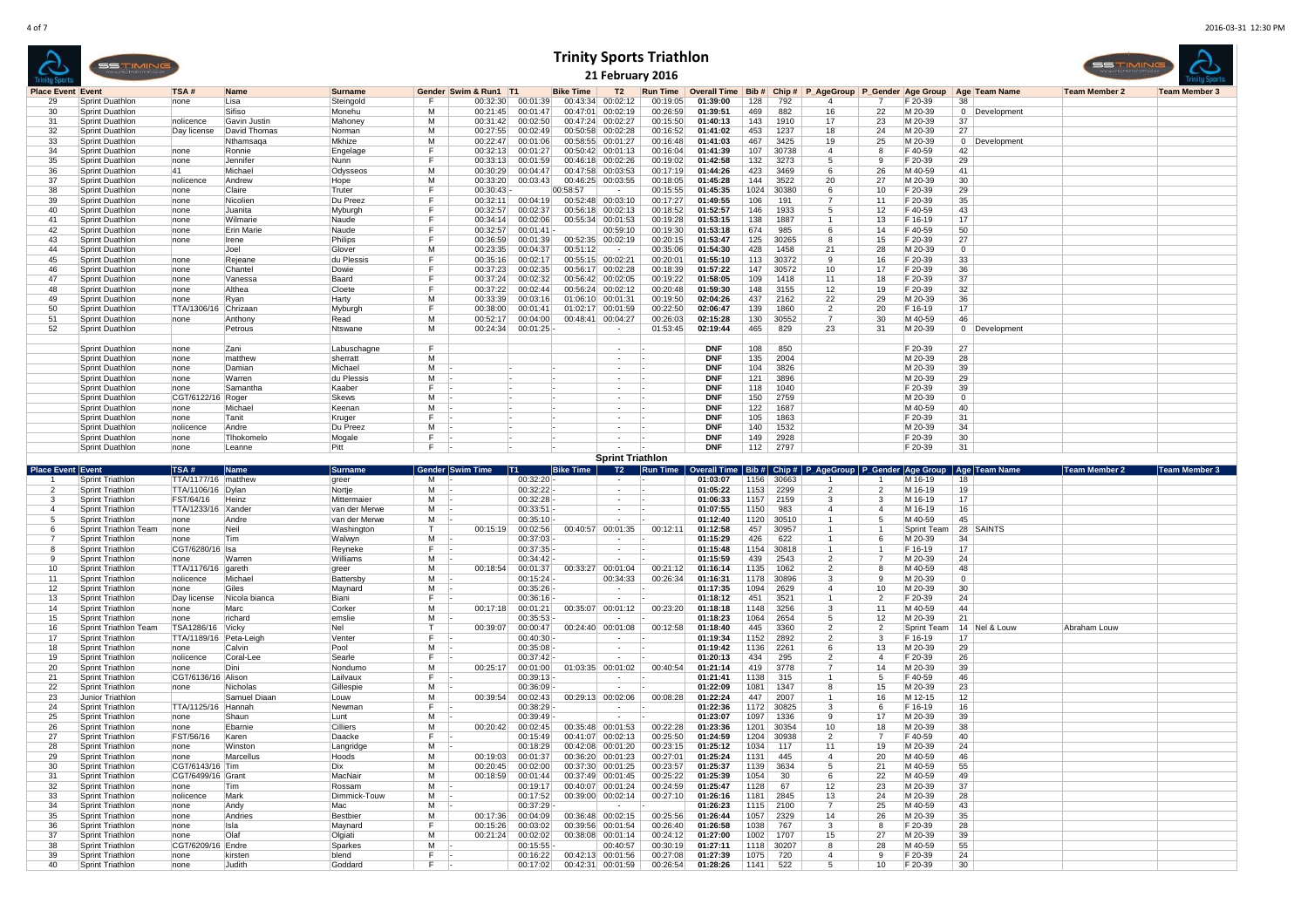## **Trinity Sports Triathlon**



 $\sim$ 

<u> The Company of the Company of the Company of the Company of the Company of the Company of the Company of the Company of the Company of the Company of the Company of the Company of the Company of the Company of the Compan</u>

| <b>Trinity Spo</b>             | SSTIMING                                  |                                |                          |                          |                              |                                   |                                     |                   | 21 February 2016                       |                             |                                 |              |                |                                                        |                        |          |                     | SSTIMING             |                      |
|--------------------------------|-------------------------------------------|--------------------------------|--------------------------|--------------------------|------------------------------|-----------------------------------|-------------------------------------|-------------------|----------------------------------------|-----------------------------|---------------------------------|--------------|----------------|--------------------------------------------------------|------------------------|----------|---------------------|----------------------|----------------------|
|                                |                                           | TSA#                           |                          |                          |                              |                                   |                                     |                   |                                        |                             |                                 |              |                |                                                        |                        |          |                     |                      |                      |
| <b>Place Event Event</b><br>41 | <b>Sprint Triathlon</b>                   | none                           | Name<br>Wayne            | <b>Surname</b><br>Lamont | м                            | Gender Swim & Run1 T1<br>00:18:12 | 00:03:08                            | <b>Bike Time</b>  | T2<br>00:41:01 00:01:29                | <b>Run Time</b><br>00:25:11 | <b>Overall Time</b><br>01:29:01 | 1114         | 1743           | Bib # Chip # P_AgeGroup P_Gender Age Group<br>29<br>-9 | M 40-59                |          | Age Team Name<br>45 | <b>Team Member 2</b> | <b>Team Member 3</b> |
| 42                             | Sprint Triathlon                          | CGT/6498/16 Hans               |                          | Sliep                    | м                            | 00:19:17                          | 00:01:55                            | 00:40:06          | 00:01:28                               | 00:27:03                    | 01:29:49                        | 1090         | 3012           | 30                                                     | M 60+                  | 69       |                     |                      |                      |
| 43                             | Sprint Triathlon                          | none                           | Claire                   | Wood                     | F                            | 00:18:02                          | 00:02:20                            |                   | 00:42:12 00:01:23                      | 00:26:04                    | 01:30:01                        | 1072         | 30108          | 6<br>11                                                | F 20-39                |          |                     |                      |                      |
| 44                             | Sprint Triathlon                          | none                           | llan.                    | Thompson                 | м                            | 00:17:21                          | 00:02:11                            |                   | 00:38:37 00:02:12                      | 00:29:42                    | 01:30:03                        | 1126         | 3062           | 32<br>10                                               | M 40-59                |          | 45                  |                      |                      |
| 45                             | Sprint Triathlon                          | none                           | Strath                   | Hagemann                 | М                            |                                   | 00:17:53                            |                   | 00:39:09 00:02:08                      | 00:31:44                    | 01:30:54                        | 1026         | 30846          | 17<br>33                                               | M 20-39                | 28       |                     |                      |                      |
| 46                             | Sprint Triathlon                          | nolicence                      | Oswald                   | Duff                     | м                            | 00:17:21                          | 00:02:28                            |                   | 00:38:32 00:02:13                      | 00:30:29                    | 01:31:03                        | 1159         | 3244           | 18<br>34                                               | M 20-39                | 35       |                     |                      |                      |
| 47<br>48                       | Sprint Triathlon Team<br>Sprint Triathlon | none                           | David                    | Schmidt                  | T.<br>м                      | 00:30:00<br>00:24:21              | 00:03:58<br>00:01:48                |                   | 00:24:39 00:05:23<br>00:36:28 00:02:02 | 00:27:40<br>00:27:05        | 01:31:40<br>01:31:44            | 1202         | 30494<br>35    | 3<br>3<br>35<br>11                                     | Sprint Team<br>M 40-59 | 54       | 27 SAINTS           |                      |                      |
| 49                             | Sprint Triathlon                          | none<br>none                   | Charles<br>Jethro        | Polson<br>Funck          | м                            | 00:17:13                          | 00:02:53                            |                   | 00:44:14 00:01:08                      | 00:26:17                    | 01:31:45                        | 1122<br>1103 | 3518           | 19<br>36                                               | M 20-39                | 33       |                     |                      |                      |
| 50                             | Sprint Triathlon                          | none                           | Monique Danielle         | Lanz                     | F                            | 00:18:05                          | 00:02:51                            |                   | 00:40:23 00:01:55                      | 00:28:32                    | 01:31:46                        | 1190         | 2813           | 3<br>12                                                | F 40-59                | 45       |                     |                      |                      |
| 51                             | <b>Sprint Triathlon</b>                   |                                | Claude Pierre            | Nortje                   | м                            |                                   | 00:18:55                            |                   | 00:39:52 00:03:02                      | 00:30:09                    | 01:31:58                        | 450          | 30237          | 20<br>37                                               | M 20-39                |          | 32                  |                      |                      |
| 52                             | Sprint Triathlon                          | none                           | Shaun                    | Berman                   | м                            |                                   | 00:16:45                            |                   | 00:44:03 00:02:09                      | 00:29:10                    | 01:32:07                        | 1004         | 708            | 21<br>38                                               | M 20-39                | 30       |                     |                      |                      |
| 53                             | Sprint Triathlon                          | none                           | Mark                     | Siddall                  | м                            |                                   | 00:18:06                            |                   | 00:41:34 00:01:56                      | 00:30:32                    | 01:32:08                        | 1029         | 3822           | 39<br>12                                               | M 40-59                | 40       |                     |                      |                      |
| 54                             | Sprint Triathlon                          | none                           | <b>Grant</b>             | Silverman                | м                            |                                   | 00:19:11                            |                   | 00:41:03 00:02:01                      | 00:30:37                    | 01:32:52                        | 1119         | 3035           | 22<br>40                                               | M 20-39                | 37       |                     |                      |                      |
| 55                             | Sprint Triathlon                          | none                           | Jared                    | Snyman                   | м                            |                                   |                                     |                   |                                        | 01:33:05                    | 01:33:05                        | 1074         | 30760          | 23<br>41                                               | M 20-39                | 30       |                     |                      |                      |
| 56<br>57                       | Sprint Triathlon<br>Sprint Triathlon Team | none                           | <b>GC</b>                | Botha                    | м<br>т                       | 00:17:41                          | 00:03:08<br>00:18:36                |                   | 00:42:14 00:01:22<br>00:42:49 00:02:35 | 00:29:08<br>00:29:40        | 01:33:33<br>01:33:40            | 1200<br>456  | 3858<br>1884   | 24<br>42<br>$\overline{4}$<br>4                        | M 20-39<br>Sprint Team | 20       | 27 SAINTS           |                      |                      |
| 58                             | Sprint Triathlon                          | none<br>none                   | James<br>Stephan         | Gaydon<br>Fourie         | м                            |                                   | ٠.                                  |                   | $\sim$                                 | 01:33:58                    | 01:33:58                        | 1015         | 30801          | 25<br>43                                               | M 20-39                | 29       |                     |                      |                      |
| 59                             | Sprint Triathlon                          | none                           | Alex                     | Comninos                 | M                            | 00:18:20                          | 00:02:31                            |                   | 00:43:35 00:01:54                      | 00:28:10                    | 01:34:30                        | 1003         | 2453           | 13<br>44                                               | M 40-59                | 43       |                     |                      |                      |
| 60                             | Sprint Triathlon                          | none                           | Martine                  | Human                    | м                            | 00:17:20                          | 00:02:30                            |                   | 00:47:43 00:01:41                      | 00:25:43                    | 01:34:57                        | 1108         | 2517           | 26<br>45                                               | M 20-39                | 34       |                     |                      |                      |
| 61                             | Sprint Triathlon                          | none                           | Chester                  | Goodburn                 | м                            | 00:29:42                          | 00:04:45                            |                   | 00:26:15 00:02:03                      | 00:32:15                    | 01:35:00                        | 1098         | 1195           | 27<br>46                                               | M 20-39                | 34       |                     |                      |                      |
| 62                             | Sprint Triathlon                          | none                           | Robert                   | Thornton-Smith           | м                            | 00:22:35                          | 00:03:51                            |                   | 00:38:43 00:01:47                      | 00:28:30                    | 01:35:26                        | 1117         | 2141           | 28<br>47                                               | M 20-39                | 29       |                     |                      |                      |
| 63                             | Sprint Triathlon                          | none                           | Jenny                    | Ellerton                 | F                            | 00:20:34                          | 00:03:56                            |                   | 00:40:12 00:02:49                      | 00:28:08                    | 01:35:39                        | 1051         | 1665           | 13                                                     | F 20-39                | 34       |                     |                      |                      |
| 64                             | Sprint Triathlon                          | none                           | Wayne                    | Langridge                | м<br>F                       | 00:24:20                          | 00:01:48                            |                   | 00:37:37 00:02:27                      | 00:29:37                    | 01:35:49                        | 1033         | 1373           | 48<br>14                                               | M 40-59                |          | 56                  |                      |                      |
| 65<br>66                       | Sprint Triathlon<br>Sprint Triathlon      | CGT/6475/16<br>nolicence       | Lauren<br>Alexei         | Haworth<br>Labotski      | м                            | 00:18:11                          | 00:02:15<br>00:19:05                |                   | 00:47:12 00:01:52<br>00:44:00 00:01:30 | 00:26:31<br>00:31:28        | 01:36:01<br>01:36:03            | 1028<br>1167 | 161<br>2886    | 14<br>8<br>15<br>49                                    | F 20-39<br>M 40-59     | 28<br>42 |                     |                      |                      |
| 67                             | Sprint Triathlon                          | none                           | Donel                    | Van Jaarsveld            | F                            | 00:20:25                          | 00:02:58                            |                   | 00:39:39 00:02:12                      | 00:30:50                    | 01:36:04                        | 1063         | 30226          | 9<br>15                                                | F 20-39                |          | 36                  |                      |                      |
| 68                             | Sprint Triathlon                          | none                           | Leanne                   | Funck                    | м                            |                                   | 00:16:23                            |                   | 00:46:54 00:01:02                      | 00:32:03                    | 01:36:22                        | 1104         | 2939           | 29<br>50                                               | M 20-39                | 30       |                     |                      |                      |
| 69                             | Sprint Triathlon                          | Day license                    | <b>Richard Llewellyn</b> | Floyd                    | м                            | 00:17:52                          | 00:02:38                            | 00:44:03          |                                        | 00:32:06                    | 01:36:39                        | 443          | 2414           | 30<br>51                                               | M 20-39                | 31       |                     |                      |                      |
| 70                             | Sprint Triathlon                          | none                           | <b>Ron</b>               | Ivan Eck                 | м                            | 00:20:53                          | 00:04:31                            |                   | 00:41:24 00:03:45                      | 00:26:15                    | 01:36:48                        | 1073         | 2708           | 16<br>52                                               | M 40-59                | 55       |                     |                      |                      |
| 71                             | <b>Sprint Triathlon</b>                   | none                           | Jim                      | Ivan Eck                 | м                            | 00:18:16                          | 00:07:05                            |                   | 00:42:09 00:03:02                      | 00:26:16                    | 01:36:48                        | 1065         | 187            | 17<br>53                                               | M 40-59                |          | 53                  |                      |                      |
| 72                             | Sprint Triathlon                          | none                           | Adam                     | Peters                   | м<br>F                       | 00:19:11                          | 00:02:55                            |                   | 00:44:22 00:01:59                      | 00:28:37                    | 01:37:04                        | 1089         | 30419          | 54<br>31                                               | M 20-39                | 32       |                     |                      |                      |
| 73<br>74                       | Sprint Triathlon<br>Sprint Triathlon      | none<br>none                   | Casey<br>Brad            | Pullen<br> Visagie       | м                            | 00:17:16                          | 00:02:49                            | 00:39:26 00:02:01 |                                        | 01:37:10<br>00:35:56        | 01:37:10<br>01:37:28            | 1080<br>1001 | 2175<br>408    | 10<br>16<br>32<br>55                                   | F 20-39<br>M 20-39     | 22<br>34 |                     |                      |                      |
| 75                             | Sprint Triathlon                          | none                           | <b>IDonna</b>            | Vardi                    | F                            | 00:16:57                          | 00:02:27                            |                   | 00:44:13 00:02:03                      | 00:32:05                    | 01:37:45                        | 1016         | 3504           | 17<br>$\overline{4}$                                   | F 40-59                | 57       |                     |                      |                      |
| 76                             | Sprint Triathlon                          | none                           | Dave                     | Savage                   | м                            | 00:17:15                          | 00:03:59                            |                   | 00:43:52 00:03:27                      | 00:29:17                    | 01:37:50                        | 430          | 30652          | 18<br>56                                               | M 40-59                | 52       |                     |                      |                      |
| 77                             | Sprint Triathlon                          | none                           | natalie                  | agostinho                | F                            | 00:22:27                          | 00:02:42                            |                   | 00:39:40 00:02:04                      | 00:31:02                    | 01:37:55                        | 1196         | 30074          | 11<br>18                                               | F 20-39                | 31       |                     |                      |                      |
| 78                             | Sprint Triathlon                          | none                           | robyn                    | gnudi                    | F                            |                                   |                                     |                   | $\sim$                                 | 01:38:01                    | 01:38:01                        | 1049         | 754            | 19<br>-5                                               | F 40-59                |          | 40                  |                      |                      |
| 79                             | Sprint Triathlon                          | none                           | Jonty                    | Wakefield                | м                            | 00:17:11                          | 00:03:34                            | 00:52:02 00:01:08 |                                        | 00:24:13                    | 01:38:08                        | 1106         | 3931           | 33<br>57                                               | M 20-39                | 23       |                     |                      |                      |
| 80                             | <b>Sprint Triathlon</b>                   | none                           | Xander                   | van Biljon               | м                            | 00:20:08                          | 00:03:13                            |                   | 00:38:50 00:01:58                      | 00:34:27                    | 01:38:36                        | 1145         | 30977          | 34<br>58                                               | M 20-39                | 27       |                     |                      |                      |
| 81                             | Sprint Triathlon                          | 37                             | Michael                  | Muller                   | м<br>м                       | 00:20:08                          | 00:03:13                            |                   | 00:38:50 00:01:58                      | 00:34:27                    | 01:38:36                        | 427          | 1133           | 59<br>35                                               | M 20-39                | 37       |                     |                      |                      |
| 82<br>83                       | Sprint Triathlon<br>Sprint Triathlon      | none<br>nolicence              | alwyn<br>Rudolf          | bester<br>Gouws          | м                            | 00:18:31<br>00:20:43              | 00:03:33<br>00:03:02                |                   | 00:44:17 00:02:09<br>00:43:35 00:02:00 | 00:30:15<br>00:29:44        | 01:38:45<br>01:39:04            | 1123<br>1158 | 3618<br>30662  | 60<br>19<br>20<br>61                                   | M 40-59<br>M 40-59     | 53       | 43                  |                      |                      |
| 84                             | <b>Sprint Triathlon</b>                   | none                           | lola                     | Visagie                  | F                            | 00:22:51                          | 00:02:40                            |                   | 00:42:05 00:02:42                      | 00:29:26                    | 01:39:44                        | 1191         | 30009          | 12<br>20                                               | F 20-39                | 38       |                     |                      |                      |
| 85                             | Sprint Triathlon                          | none                           | Nathaniel William        | Searle                   | м                            | 00:23:44                          | 00:06:04                            |                   | 00:44:35 00:02:08                      | 00:23:32                    | 01:40:03                        | 438          | 579            | 36<br>62                                               | M 20-39                | 32       |                     |                      |                      |
| 86                             | Sprint Triathlon Team                     | CGT/5333/15 Albert             |                          | Berning                  | T.                           |                                   | 00:20:02                            | 00:52:55          | $\sim$                                 | 00:27:09                    | 01:40:06                        | 1187         | 3893           | 5<br>-5                                                | Sprint Team            |          | 39 Volkswagen       | Takazelwa Mlotshwa   | Trevor Kingsley      |
| 87                             | Sprint Triathlon                          | none                           | Matthew                  | Lavis                    | м                            | 00:19:44                          | 00:03:33                            |                   | 00:44:53 00:02:20                      | 00:29:40                    | 01:40:10                        | 1082         | 2761           | 37<br>63                                               | M 20-39                | 21       |                     |                      |                      |
| 88                             | <b>Sprint Triathlon</b>                   | none                           | Samantha                 | Viney                    | F                            | 00:19:13                          | 00:02:52                            |                   | 00:46:21 00:01:32                      | 00:30:15                    | 01:40:13                        | 422          | 657            | 13<br>21                                               | F 20-39                | 32       |                     |                      |                      |
| 89                             | Sprint Triathlon                          | nolicence                      | <b>Hiten</b>             | Bawa                     | м                            |                                   |                                     |                   |                                        | 01:40:57                    | 01:40:57                        | 1174         | 1658           | 38<br>64                                               | M 20-39                | 28       |                     |                      |                      |
| 90                             | Sprint Triathlon                          | CGT/6383/16 Johan              |                          | Harley                   | м<br>$\overline{\mathsf{M}}$ | 00:27:31                          | 00:03:25                            |                   | 00:37:50 00:02:31                      | 00:29:44                    | 01:41:01                        | 1137         | 859            | 21<br>65                                               | M 40-59                | 42       |                     |                      |                      |
| 91<br>92                       | Sprint Triathlon<br>Sprint Triathlon      | CGT/6491/16 Quinn<br>nolicence | Jeanne                   | Scheepers<br>Kleu        | F                            | 00:18:50<br>00:20:57              | 00:02:47<br>00:02:46                |                   | 00:49:02 00:01:43<br>00:42:43 00:02:36 | 00:28:50<br>00:32:10        | 01:41:12<br>01:41:12            | 1199<br>1166 | 3955<br>3075   | 39<br>66<br>22<br>14                                   | M 20-39<br>F 20-39     | 24<br>31 |                     |                      |                      |
| 93                             | Sprint Triathlon                          | none                           | <b>Jackv</b>             | Uys                      | F                            | 00:23:07                          | 00:01:19                            |                   | 00:42:44 00:01:45                      | 00:32:29                    | 01:41:24                        | 1079         | 30849          | 15<br>23                                               | F 20-39                | 35       |                     |                      |                      |
| 94                             | Sprint Triathlon                          | none                           | Bettina                  | Klein                    | м                            | 00:24:27                          | 00:02:36                            |                   | 00:43:18 00:01:43                      | 00:29:31                    | 01:41:35                        | 1040         | 1400           | 40<br>67                                               | M 20-39                | 36       |                     |                      |                      |
| 95                             | Sprint Triathlon                          | none                           | Phillip                  | Pearce                   | м                            | 00:20:23                          | 00:02:31                            |                   | 00:44:10 00:02:14                      | 00:33:00                    | 01:42:18                        | 1044         | 1229           | 41<br>68                                               | M 20-39                | 27       |                     |                      |                      |
| 96                             | Sprint Triathlon                          | none                           | Samantha                 | Grupel                   | F.                           | 00:20:09                          | 00:03:14                            |                   | 00:43:22 00:01:57                      | 00:33:46                    | 01:42:28                        | 1127         | 30292          | 16<br>24                                               | F 20-39                | 25       |                     |                      |                      |
| 97                             | Sprint Triathlon                          | CGT/6517/16   Fungai           |                          | Tarira                   | м                            | 00:21:30                          | 00:01:58                            |                   | 00:51:36 00:01:59                      | 00:25:46                    | 01:42:49                        | 425          | 821            | 42<br>69                                               | M 20-39                | 38       |                     |                      |                      |
| 98<br>99                       | Sprint Triathlon<br>Sprint Triathlon      | none                           | Etienne                  | Louw<br>Pelser           | м<br>F                       | 00:17:48                          | 00:29:57<br>00:03:19                |                   | 00:45:22 00:01:28<br>00:49:08 00:02:24 | 00:26:12<br>00:30:26        | 01:42:59<br>01:43:05            | 1084<br>1037 | 30860<br>30214 | 43<br>70<br>17<br>25                                   | M 20-39<br>F 20-39     | 30<br>26 |                     |                      |                      |
| 100                            | Sprint Triathlon                          | none<br>none                   | Claire<br>John           | Hempe                    | м                            | 00:19:12                          | 00:03:19                            | 00:48:15          |                                        | 00:32:21                    | 01:43:07                        | 1096         | 2710           | 22<br>71                                               | M 40-59                | 54       |                     |                      |                      |
| 101                            | Sprint Triathlon                          | none                           | Pieter                   | <b>Brits</b>             | м                            | 00:22:27                          | 00:03:25                            |                   | 00:47:12 00:02:02                      | 00:28:26                    | 01:43:32                        | 1060         | 30978          | 72<br>44                                               | M 20-39                | 31       |                     |                      |                      |
| 102                            | Sprint Triathlon                          | none                           | Jonathan                 | Kretzmer                 | м                            | 00:22:49                          | 00:03:10                            |                   | 00:41:44 00:02:10                      | 00:33:47                    | 01:43:40                        | 1041         | 1654           | 45<br>73                                               | M 20-39                | 36       |                     |                      |                      |
| 103                            | Sprint Triathlon                          | nolicence                      | Michael Neil             | Welbourne                | м                            | 00:18:40                          | 00:03:53                            |                   | 00:45:48 00:02:49                      | 00:32:40                    | 01:43:50                        | 1180         | 30596          | 46<br>74                                               | M 20-39                | 27       |                     |                      |                      |
| 104                            | Sprint Triathlon                          | none                           | Stephanie                | Jacobs                   | F                            | 00:22:54                          | 00:05:32                            |                   | 00:42:42 00:02:51                      | 00:30:42                    | 01:44:41                        | 1067         | 1592           | 18<br>26                                               | F 20-39                | 34       |                     |                      |                      |
| 105                            | Sprint Triathlon                          | none                           | .JP                      | Confait                  | м                            | 00:19:02                          | 00:04:06                            |                   | 00:44:54 00:02:13                      | 00:35:11                    | 01:45:26                        | 1048         | 2363           | 23<br>75                                               | M 40-59                |          | 40                  |                      |                      |
| 106                            | Sprint Triathlon                          | none                           | IJoachim Martinus        | Kruger                   | м                            | 00:23:25                          | 00:04:53                            |                   | 00:43:27 00:02:59                      | 00:31:05                    | 01:45:49                        | 1206         | 1483           | 47<br>76                                               | M 20-39                | 25       |                     |                      |                      |
| 107<br>108                     | Sprint Triathlon                          | none<br>none                   | Ellen                    | de Mello Koch            | F<br>м                       | 00:22:23<br>00:23:27              | 00:04:47                            |                   | 00:44:38 00:03:16<br>00:43:26 00:02:57 | 00:30:46<br>00:31:07        | 01:45:50                        | 1209         | 890            | 19<br>27<br>48<br>77                                   | F 20-39                | 26<br>25 |                     |                      |                      |
| 109                            | Sprint Triathlon<br>Sprint Triathlon      | none                           | Andre<br>Byron           | Fourie<br>Rudman         | м                            | 00:22:23                          | 00:04:53<br>00:04:49                |                   | 00:44:35 00:03:17                      | 00:30:47                    | 01:45:50<br>01:45:51            | 1017<br>1101 | 3762<br>1877   | 49<br>78                                               | M 20-39<br>M 20-39     | 24       |                     |                      |                      |
| 110                            | Sprint Triathlon                          | Inone                          | Chantelle                | Fryer                    | F                            | 00:22:20                          | 00:01:54                            |                   | 00:44:24 00:01:56                      | 00:35:33                    | 01:46:07                        | 1010         | 81             | 20<br>28                                               | F 20-39                | 39       |                     |                      |                      |
| 111                            | Sprint Triathlon                          | none                           | Nastasja                 | Neethling                | F                            | 00:30:21                          | 00:03:33                            |                   | 00:52:17 00:03:26                      | 00:16:34                    | 01:46:11                        | 1024         | 3067           | 21<br>29                                               | F 20-39                | 28       |                     |                      |                      |
| 112                            | Sprint Triathlon                          | Inone                          | James                    | Wood                     | м                            | 00:24:21                          | 00:02:58                            |                   | 00:46:52 00:01:30                      | 00:30:32                    | 01:46:13                        |              | 1071 30963     | 50<br>79                                               | M 20-39                |          |                     |                      |                      |
| 113                            | Sprint Triathlon                          | Inone                          | irmarie                  | bester                   | F.                           | 00:21:12                          | 00:04:44                            |                   | 00:49:47 00:02:07                      | 00:28:45                    | 01:46:35                        |              | 1124 30550     | -6<br>30                                               | F 40-59                |          | 40                  |                      |                      |
| 114                            | Sprint Triathlon                          | nolicence                      | Claudia                  | Mela                     | F                            | 00:21:08                          | 00:03:17                            |                   | 00:51:13 00:02:05                      | 00:28:52                    | 01:46:35                        | 1168         | 1085           | 22<br>31                                               | F 20-39                | 31       |                     |                      |                      |
| 115                            | Sprint Triathlon                          | none                           | Zannae                   | Vlok                     | F<br>F                       | 00:21:11                          | 00:04:46                            | 00:49:45          | $\sim$                                 | 00:30:54                    | 01:46:36                        | 1105         | 30635          | $\overline{7}$<br>32                                   | F 40-59                | 43       |                     |                      |                      |
| 116<br>117                     | Sprint Triathlon<br>Sprint Triathlon      | none<br>none                   | Paula<br>Shaun           | Somerville<br>Bennet     | М                            | 00:19:04<br>00:20:27              | 00:03:32<br>00:03:55                |                   | 00:45:13 00:02:02<br>00:41:40 00:02:20 | 00:37:21<br>00:38:50        | 01:47:12<br>01:47:12            | 1020<br>1085 | 30023<br>589   | 23<br>33<br>80<br>51                                   | F 20-39<br>M 20-39     | 27       | 29                  |                      |                      |
| 118                            | Sprint Triathlon                          | Inone                          | Lynda                    | Kirkland                 | F                            | 00:24:16                          | 00:05:10                            | 00:44:28 00:04:16 |                                        | 00:29:43                    | 01:47:53                        | 1130         | 1486           | 8<br>34                                                | F 40-59                |          | 53                  |                      |                      |
| 119                            | Sprint Triathlon                          | none                           | Tyrone                   | Oosterberg               | м                            |                                   | 00:18:07 00:03:12 00:48:52 00:02:12 |                   |                                        |                             | 00:35:31   01:47:54             |              | $ 1014 $ 3945  | 52<br>81                                               | M 20-39                | 27       |                     |                      |                      |
|                                |                                           |                                |                          |                          |                              |                                   |                                     |                   |                                        |                             |                                 |              |                |                                                        |                        |          |                     |                      |                      |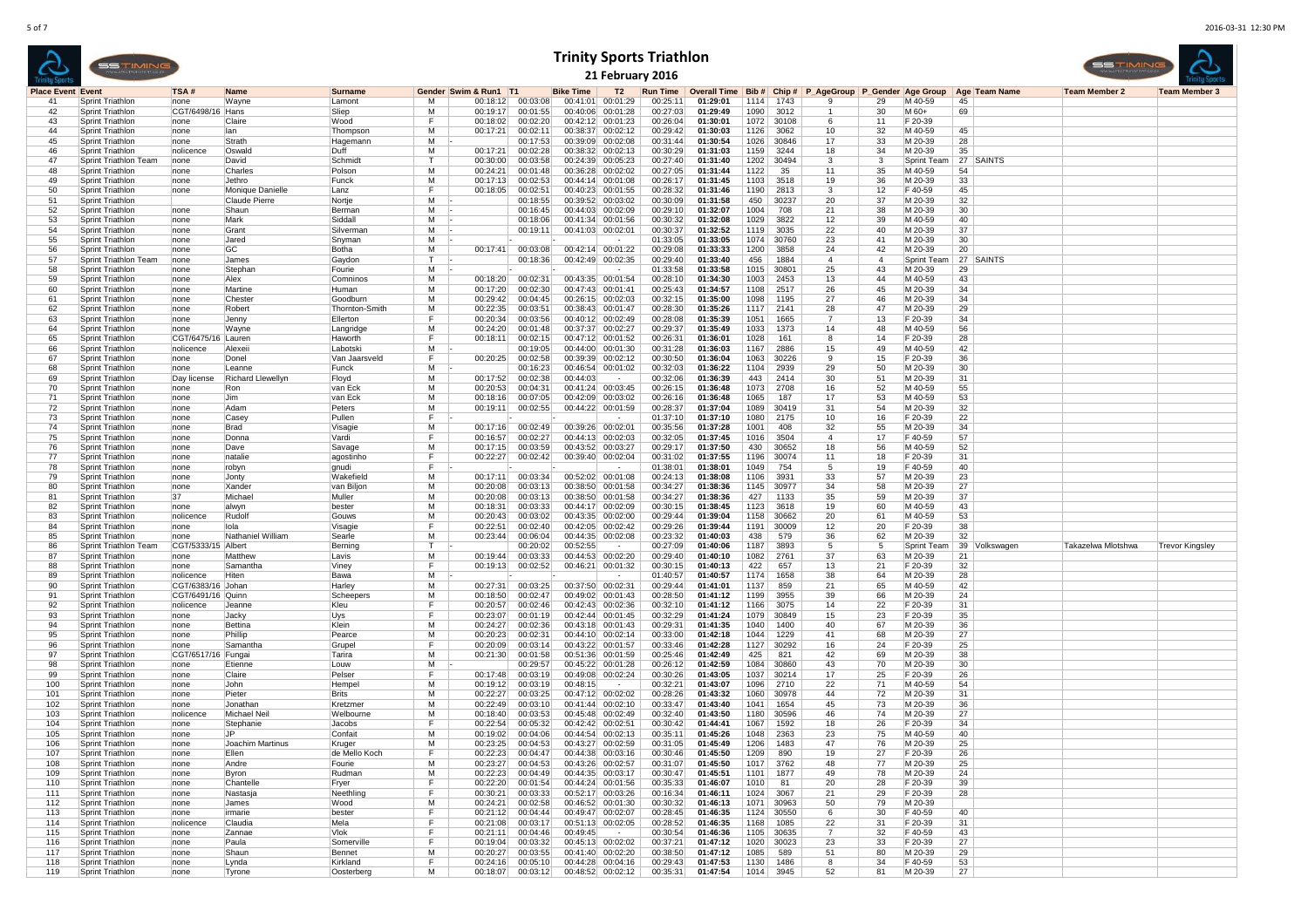|                          | <b>SSTIMING</b><br>WWW.SRECTRUMSFORT.CO.IA |                     |                |                |   |                       |          |                   |                   | <b>Trinity Sports Triathlon</b><br>21 February 2016 |                                                                                                |            |      |    |    |         |      | SSTIMIN<br>WWW.SHETRUHSFORT.CO |                      |
|--------------------------|--------------------------------------------|---------------------|----------------|----------------|---|-----------------------|----------|-------------------|-------------------|-----------------------------------------------------|------------------------------------------------------------------------------------------------|------------|------|----|----|---------|------|--------------------------------|----------------------|
| <b>Place Event Event</b> |                                            | TSA#                | <b>Name</b>    | <b>Surname</b> |   | Gender Swim & Run1 T1 |          | <b>Bike Time</b>  | T2                |                                                     | Run Time   Overall Time   Bib #   Chip #   P AgeGroup   P Gender   Age Group   Age   Team Name |            |      |    |    |         |      | <b>Team Member 2</b>           | <b>Team Member 3</b> |
| 120                      | Sprint Triathlon                           | none                | Altus          | Neethling      | м | 00:24:57              | 00:05:32 |                   | 00:43:39 00:05:09 | 00:29:28                                            | 01:48:45                                                                                       | 421        | 3909 | 53 | 82 | M 20-39 | 27   |                                |                      |
| 121                      | Sprint Triathlon                           | none                | Candice        | Nathan         |   | 00:09:31              | 00:15:51 |                   | 00:42:10 00:02:14 | 00:39:22                                            | 01:49:08                                                                                       | 1125 30634 |      | 24 | 35 | F 20-39 | 35   |                                |                      |
| 122                      | Sprint Triathlon                           | none                | Henk           | Schoeman       | м | 00:20:00              | 00:04:42 | 00:46:44 00:03:09 |                   | 00:34:57                                            | 01:49:32                                                                                       | 1006 2494  |      | 24 | 83 | M 40-59 | 58   |                                |                      |
| 123                      | Sprint Triathlon                           | Day license         | Tamarin Angela | Floyd          |   | 00:19:59              | 00:04:08 |                   | 00:42:36 00:03:06 | 00:39:46                                            | 01:49:35                                                                                       | 444        | 377  | 25 | 36 | F 20-39 | 29   |                                |                      |
| 124                      | Sprint Triathlon                           | none                | Steven         | Green          | м |                       | 00:21:04 |                   | 00:52:52 00:02:25 | 00:33:24                                            | 01:49:45                                                                                       | 1083 30229 |      | 54 | 84 | M 20-39 | 38   |                                |                      |
| 125                      | Sprint Triathlon                           | CGT/1000/16 Anishca |                | Van De Giessen |   | 00:22:53              | 00:03:16 |                   | 00:48:18 00:02:09 | 00:33:18                                            | 01:49:54                                                                                       | 1184 3479  |      | 26 | 37 | F 20-39 | 29   |                                |                      |
| 126                      | Sprint Triathlon                           | none                | michelle       | woodiwiss      |   | 00:22:55              | 00:03:16 |                   | 00:45:54 00:03:00 | 00:34:55                                            | 01:50:00                                                                                       | 1140 1970  |      |    | 38 | F 40-59 | 41   |                                |                      |
| 127                      | Sprint Triathlon                           | none                | Richard        | Raban          | м | 00:22:56              | 00:06:04 | 00:45:15 00:03:01 |                   | 00:33:02                                            | 01:50:18                                                                                       | 1022 3677  |      | 55 | 85 | M 20-39 | 34   |                                |                      |
| 128                      | Sprint Triathlon                           | none                | John-Paul      | Budler         | м | 00:17:25              | 00:11:35 |                   | 00:43:08 00:05:09 | 00:33:01                                            | 01:50:18                                                                                       | 1021 30606 |      | 56 | 86 | M 20-39 | . 33 |                                |                      |
| 129                      | Sprint Triathlon                           | none                | Gabriel        | Puente         | м | 00:21:43              | 00:03:45 |                   | 00:41:57 00:02:38 | 00:40:42                                            | 01:50:45                                                                                       | 1046 3737  |      |    | 87 | M 40-59 | 42   |                                |                      |

## **Trinity Sports Triathlon21 February 2016**



| 121 | Sprint Triathlon        | none                | Candice            | Nathan               |    | 00:09:31 | 00.15.51 | 00.42.10 | በበ በ2 14              | 00.39.22 | 01:49:08     | 1125 | 30634          | 24 | 35  | F 20-39     | -35 |            |                     |  |
|-----|-------------------------|---------------------|--------------------|----------------------|----|----------|----------|----------|-----------------------|----------|--------------|------|----------------|----|-----|-------------|-----|------------|---------------------|--|
| 122 | Sprint Triathlon        | none                | Henk               | Schoemar             | M  | 00:20:00 | 00:04:42 |          | 00:46:44 00:03:09     | 00:34:57 | 01:49:32     | 1006 | 2494           | 24 | 83  | M 40-59     | 58  |            |                     |  |
| 123 | Sprint Triathlon        | Day license         | Tamarin Angela     | Floyd                |    | 00:19:59 | 00:04:08 |          | 00:42:36 00:03:06     | 00:39:46 | 01:49:35     | 444  | 377            | 25 | 36  | F 20-39     | 29  |            |                     |  |
| 124 | Sprint Triathlon        | none                | Steven             | Green                | M  |          | 00:21:04 |          | 00:52:52 00:02:25     | 00:33:24 | 01:49:45     | 1083 | 30229          | 54 | 84  | M 20-39     | 38  |            |                     |  |
| 125 |                         |                     |                    |                      | F. | 00:22:53 | 00:03:16 |          | 00:48:18 00:02:09     | 00:33:18 | 01:49:54     | 1184 | 3479           | 26 | 37  | F 20-39     | 29  |            |                     |  |
|     | <b>Sprint Triathlon</b> | CGT/1000/16 Anishca |                    | Van De Giessen       |    |          |          |          |                       |          |              |      |                |    |     |             |     |            |                     |  |
| 126 | Sprint Triathlon        | none                | michelle           | woodiwiss            |    | 00:22:55 | 00.03.16 |          | 00:45:54 00:03:00     | 00:34:55 | 01.50.00     | 1140 | 1970           | 9  | 38  | F 40-59     | 41  |            |                     |  |
| 127 | Sprint Triathlon        | none                | Richard            | Raban                | M  | 00:22:56 | 00:06:04 |          | 00:45:15 00:03:01     | 00:33:02 | 01:50:18     | 1022 | 3677           | 55 | 85  | M 20-39     | 34  |            |                     |  |
| 128 | <b>Sprint Triathlon</b> | none                | John-Paul          | <b>Budler</b>        | м  | 00:17:25 | 00:11:35 | 00:43:08 | 00:05:09              | 00:33:01 | 01:50:18     | 1021 | 30606          | 56 | 86  | M 20-39     | 33  |            |                     |  |
| 129 | <b>Sprint Triathlon</b> | none                | Gabriel            | Puente               | м  | 00:21:43 | 00:03:45 | 00:41:57 | 00:02:38              | 00:40:42 | 01:50:45     | 1046 | 3737           | 25 | 87  | M 40-59     | 42  |            |                     |  |
| 130 | Sprint Triathlon        | none                |                    | Posthumus            | м  |          |          |          |                       | 01:50:50 | 01:50:50     | 1069 | 732            | 26 | 88  | M 40-59     | 42  |            |                     |  |
|     |                         |                     | Paul Philippus     |                      |    |          |          |          |                       |          |              |      |                |    |     |             |     |            |                     |  |
| 131 | <b>Sprint Triathlon</b> | none                | Mariska            | Swanepoe             | Е  | 00:19:10 | 00:02:15 | 00:48:00 | 00:02:01              | 00:39:48 | 01:51:14     | 1142 | 30762          | 27 | 39  | F 20-39     | 32  |            |                     |  |
| 132 | Sprint Triathlon        | none                | Gillian            | Mever                |    | 00:22:41 | 00:04:24 |          | $00:46:06$ 00:02:28   | 00:35:49 | 01:51:28     | 1052 | 1363           | 10 | 40  | F 40-59     | 40  |            |                     |  |
| 133 | Sprint Triathlon        | none                | Wilma              | du Plooy             | E  | 00:31:50 | 00:03:06 |          | $00:43:55$ $00:01:30$ | 00:31:10 | 01:51:31     | 1066 | 30061          | 11 | 41  | F 40-59     | 49  |            |                     |  |
| 134 | Sprint Triathlon        | none                | Claude             | Oliver               | M  | 00:24:32 | 00:03:55 |          | 00:47:37 00:01:37     | 00:34:18 | 01:51:59     | 1078 | 3991           | 57 | 89  | M 20-39     | 35  |            |                     |  |
| 135 | <b>Sprint Triathlon</b> | none                |                    | de Jager             | Е  | 00:20:18 | 00:06:36 |          | $00:48:07$ 00:04:14   | 00:32:46 | 01:52:01     | 1092 | 995            | 28 | 42  | F 20-39     | 32  |            |                     |  |
|     |                         |                     | Janique            |                      |    |          |          |          |                       |          |              |      |                |    |     |             |     |            |                     |  |
| 136 | Sprint Triathlon        | none                | Ruan               | de Jager             | м  | 00:20:19 | 00:06:34 | 00:48:07 |                       | 00:37:01 | 01:52:01     | 1091 | 1209           | 58 | 90  | M 20-39     | 32  |            |                     |  |
| 137 | <b>Sprint Triathlon</b> | none                | Sigrun             | <b>Hellwig-Drews</b> | Е  | 00:19:01 | 00:04:04 |          | 00:49:47 00:02:39     | 00:37:00 | 01:52:31     |      | 1059 30280     | 12 | 43  | F 40-59     | 56  |            |                     |  |
| 138 | <b>Sprint Triathlon</b> | none                | Luzanne            | de Jongh             | Е  | 00:25:01 | 00:03:48 |          | 00:46:05 00:02:20     | 00:35:52 | 01:53:06     | 1013 | 3956           | 29 | 44  | F 20-39     | 31  |            |                     |  |
| 139 | Sprint Triathlon        | none                | Ilwan              | de Jona              | M  | 00:25:02 | 00:03:44 |          | 00:46:05 00:02:23     | 00:35:52 | 01:53:06     | 1012 | 3777           | 59 | 91  | M 20-39     | 33  |            |                     |  |
| 140 | Sprint Triathlon        | none                | <b>GUILLAUME</b>   | <b>STEYN</b>         | M  | 00:27:32 | 00:04:14 |          | 00:43:25 00:02:32     | 00:35:51 | 01:53:34     | 1144 | 3666           | 60 | 92  | M 20-39     | 37  |            |                     |  |
|     |                         |                     |                    |                      |    |          |          |          |                       |          |              |      |                |    |     |             |     |            |                     |  |
| 141 | <b>Sprint Triathlon</b> | none                | Michae             | Hofman               | м  | 00:17:24 | 00:02:46 |          | 00:45:29 00:03:17     | 00:45:02 | 01:53:58     | 1009 | 1703           | 27 | 93  | M 40-59     | 59  |            |                     |  |
| 142 | <b>Sprint Triathlon</b> | none                | Roly               | Olivant              | м  | 00:19:39 | 00:03:52 |          | 00:54:46 00:02:50     | 00:32:56 | 01:54:03     | 1070 | 397            | 61 | 94  | M 20-39     | 23  |            |                     |  |
| 143 | Sprint Triathlon        | CGT/6299/16   Skye  |                    | Olivant              | Е  | 00:18:13 | 00:03:21 |          | 00:42:41 00:16:52     | 00:32:56 | 01:54:03     | 1133 | 969            | 30 | 45  | F 20-39     | 27  |            |                     |  |
| 144 | <b>Sprint Triathlon</b> | none                | Jason              | Gowar                | м  | 00:23:01 | 00:07:09 |          | 00:43:40 00:04:19     | 00:35:59 | 01:54:08     | 1143 | 30625          | 62 | 95  | M 20-39     | 39  |            |                     |  |
| 145 | Sprint Triathlon        | nolicence           | Michelle           | Steenkamp            | F  | 00:19:34 | 00:04:44 |          | 00:47:34 00:03:01     | 00:39:28 | 01:54:21     | 1182 | 625            | 31 | 46  | F 20-39     | 30  |            |                     |  |
| 146 | Sprint Triathlon        | none                | Rudi               |                      | M  | 00:22:58 | 00:05:16 |          | 00:49:07 00:04:10     | 00:32:59 | 01:54:30     | 1050 | 2485           | 63 | 96  | M 20-39     | 31  |            |                     |  |
|     |                         |                     |                    | Craps                |    |          |          |          |                       |          |              |      |                |    |     |             |     |            |                     |  |
| 147 | Sprint Triathlon        | none                | Geraldine          | Harris               | F. | 00:25:25 | 00:02:57 |          | 00:45:24 00:02:00     | 00:38:49 | 01:54:35     |      | 1043 30935     | 13 | 47  | F 40-59     | 46  |            |                     |  |
| 148 | Sprint Triathlon        | none                | Gabriella          | Bryant               | Е  | 00:24:48 | 00:02:46 |          | $00:42:00$ $00:02:42$ | 00:42:44 | 01:55:00     | 1019 | 107            | 32 | 48  | F 20-39     | 26  |            |                     |  |
| 149 | Sprint Triathlon        | none                | Kevin              | Holmar               | м  | 00:22:46 | 00:05:05 |          | 00:46:57 00:03:25     | 00:36:56 | 01:55:09     |      | 1112 3728      | 28 | 97  | M 40-59     | 58  |            |                     |  |
| 150 | Sprint Triathlon        | none                | ∣Monika            | Hart                 | F  | 00:25:23 | 00:05:02 |          | 00:49:35 00:03:52     | 00.31.24 | $01.55 - 16$ | 1018 | 30991          | 14 | 49  | F 40-59     | 44  |            |                     |  |
| 151 | Sprint Triathlon        | none                | Adri               | Stander              | F  | 00:22:57 | 00:03:22 |          | 00:49:43 00:02:14     | 00:37:19 | 01:55:35     | 1076 | 30048          | 15 | 50  | F 40-59     | 58  |            |                     |  |
| 152 | <b>Sprint Triathlon</b> |                     | Christelle         | <b>Bestbier</b>      |    | 00:17:56 | 00:05:05 |          | 00:48:36 00:03:54     | 00:40:30 | 01:56:01     | 1056 | 1939           | 33 | 51  | F 20-39     | 34  |            |                     |  |
|     |                         | none                |                    |                      |    |          |          |          |                       |          |              |      |                |    |     |             |     |            |                     |  |
| 153 | Sprint Triathlon        | none                | Nicholas           | Bennet               | M  | 00:22:09 | 00:03:45 | 00:50:32 | 00:01:18              | 00:38:30 | 01:56:14     | 1086 | 30179          | 64 | 98  | M 20-39     | 26  |            |                     |  |
| 154 | Sprint Triathlon        | none                | Bryden             | Barker               | м  | 00:19:38 | 00:05:23 |          | 00:50:39 00:03:00     | 00:37:34 | 01:56:14     | 1088 | 30835          | 65 | 99  | M 20-39     | 35  |            |                     |  |
| 155 | <b>Sprint Triathlon</b> | none                | Paul Johannes      | Jacobs               | м  | 00:24:41 | 00:03:26 |          | 00:44:35 00:03:24     | 00:40:50 | 01:56:56     | 1068 | 1283           | 29 | 100 | M 40-59     | 41  |            |                     |  |
| 156 | <b>Sprint Triathlon</b> | none                | Danielle           | Evertse              | E  | 00:20:30 | 00:02:50 |          | $00:51:43$ 00:02:38   | 00:39:20 | 01:57:01     | 1058 | 2037           | 34 | 52  | F 20-39     | 31  |            |                     |  |
| 157 | Sprint Triathlon        |                     |                    | Walters              | M  | 00:23:26 | 00:04:54 |          | 00:47:53 00:03:22     | 00:37:38 | 01:57:13     | 1111 | 3150           | 66 | 101 | M 20-39     | 25  |            |                     |  |
|     |                         | none                | Derek Ettienne     |                      |    |          |          |          |                       |          |              |      |                |    |     |             |     |            |                     |  |
| 158 | Sprint Triathlon        | none                | Regardt            | Scheepers            | M  | 00:21:14 | 00:07:02 | 00:48:08 |                       | 00:40:49 | 01:57:13     | 1194 | 2679           | 67 | 102 | M 20-39     | 25  |            |                     |  |
| 159 | <b>Sprint Triathlon</b> | nolicence           |                    |                      |    |          |          |          |                       |          |              |      |                |    |     |             |     |            |                     |  |
|     |                         |                     | Claire             | Dobson               | F  | 00:18:09 | 00:05:15 |          | 00:49:22 00:03:36     | 00:41:11 | 01:57:33     | 1163 | 30191          | 16 | 53  | F 40-59     | 42  |            |                     |  |
| 160 | Sprint Triathlon        | none                | Zandra             |                      | F  | 00:19:37 | 00:05:59 |          | 00:51:17 00:03:24     | 00:38:08 | 01:58:25     | 1062 | 494            | 17 | 54  | F 40-59     | 45  |            |                     |  |
|     |                         |                     |                    | <b>Buckley</b>       | F  |          |          |          |                       |          |              |      |                |    |     |             |     |            |                     |  |
| 161 | Sprint Triathlon        | none                | Deirdre            | Scheepers            |    | 00:21:48 | 00:06:17 |          | 00:53:19 00:02:10     | 00:34:54 | 01:58:28     |      | 1110 2582      | 35 | 55  | F 20-39     | 23  |            |                     |  |
| 162 | <b>Sprint Triathlon</b> | none                | Nikki Taryn        | Katsikides           |    | 00:21:52 | 00:05:49 |          | 00:53:47 00:02:18     | 00:34:48 | 01:58:34     | 1008 | 237            | 18 | 56  | F 40-59     | 40  |            |                     |  |
| 163 | Sprint Triathlon        | none                | Nicholas           | Katsikides           | м  | 00:21:53 | 00:05:49 |          | 00:50:27 00:05:39     | 00:34:47 | 01:58:35     | 1007 | 1718           | 30 | 103 | M 40-59     | 47  |            |                     |  |
| 164 | Sprint Triathlon        | none                | Jean-Pierre        | Blignaut             | M  | 00:20:34 | 00:03:32 | 00:53:42 | $\sim$                | 00:41:01 | 01:58:49     | 1107 | 133            | 68 | 104 | M 20-39     | 32  |            |                     |  |
| 165 | <b>Sprint Triathlon</b> | none                | Christine          | van Heerden          | F  | 00:20:47 | 00:03:23 |          | 00:56:54 00:01:49     | 00:36:01 | 01:58:54     | 1027 | 30882          | 36 | 57  | F 20-39     | 27  |            |                     |  |
| 166 |                         |                     | Anabel             |                      |    | 00:24:16 |          |          | 00:01:45              |          |              | 1132 |                | 37 |     |             |     |            |                     |  |
|     | <b>Sprint Triathlon</b> | none                |                    | Tennassie-Goossens   |    |          | 00:05:11 | 00:54:31 | $\sim$                | 00:33:12 | 01:58:55     |      | 2311           |    | 58  | F 20-39     | 27  |            |                     |  |
| 167 | Sprint Triathlon        | none                | Hein               | Pagnier              | м  | 00:20:20 | 00:04:14 | 00:54:06 |                       | 00:40:30 | 01:59:10     | 1087 | $\overline{7}$ | 31 | 105 | M 40-59     | 42  |            |                     |  |
| 168 | <b>Sprint Triathlon</b> | none                | Lynette            | van der Merwe        | Е  | 00:24:31 | 00:03:31 |          | 00:57:10 00:02:59     | 00:32:41 | 02:00:52     | 1198 | 3295           | 19 | 59  | F 40-59     | 42  |            |                     |  |
| 169 | Sprint Triathlon        | none                | Marius             | van der Merwe        | M  | 00:24:31 | 00.03:30 |          | 00:57:13 00:02:58     | 00:32:40 | 02:00:52     | 1197 | 2568           | 32 | 106 | M 40-59     | 43  |            |                     |  |
| 170 | Sprint Triathlon        | nolicence           | Walter             | Thompson             | м  | 00:19:17 | 00:03:02 |          | 00:51:25 00:02:27     | 00:44:48 | 02:00:59     | 433  | 30784          | 33 | 107 | M 40-59     | 43  |            |                     |  |
| 171 | Sprint Triathlon Team   | Inone               | Donovan            | van der Merwe        |    | 00:24:58 | 00:05:18 |          | 00:59:04 00:01:55     | 00:30:30 | 02:01:45     | 1189 | 2479           | 6  | 6   | Sprint Team |     | 39 Team DC | Christpher vd Merwe |  |
| 172 |                         |                     | Jax.               |                      | м  | 00:22:26 | 00:04:48 |          |                       | 00:44:28 | 02:01:54     | 1116 | 3008           | 69 |     |             | 37  |            |                     |  |
|     | Sprint Triathlon        | none                |                    | Kleingeld            | Е  |          |          |          | 00:45:56 00:04:16     |          |              |      |                |    | 108 | M 20-39     |     |            |                     |  |
| 173 | Sprint Triathlon        | nolicence           | <b>Tatum Paige</b> | Shand                |    | 00:22:38 | 00:06:05 |          | 00:48:36 00:03:16     | 00:42:03 | 02:02:38     | 1170 | 1566           | 38 | 60  | F 20-39     | 21  |            |                     |  |
| 174 | <b>Sprint Triathlon</b> | none                | Bridget            | Hamptor              | Е  | 00:20:02 | 00:04:13 |          | 00:57:06 00:01:38     | 00:39:46 | 02:02:45     | 1203 | 807            | 39 | 61  | F 20-39     | 37  |            |                     |  |
| 175 | <b>Sprint Triathlon</b> | nolicence           | Dayle Lesley       | Shand                | F  | 00:20:26 | 00:04:13 |          | 00:56:18 00:01:37     | 00:41:14 | 02:03:48     | 1169 | 3665           | 40 | 62  | F 20-39     | 29  |            |                     |  |
| 176 | Sprint Triathlon        | none                | Friedrich          | Schulz               | м  | 00:24:55 | 00:08:57 |          | $00:49:47$ 00:02:46   | 00:37:28 | 02:03:53     | 1032 | 1227           | 70 | 109 | M 20-39     | 31  |            |                     |  |
| 177 | Sprint Triathlon        | none                | Karl               | Omony                | м  | 00:28:54 | 00:05:25 | 00:49:17 |                       | 00:40:17 | 02:03:53     | 1113 | 1647           | 71 | 110 | M 20-39     | 31  |            |                     |  |
| 178 | Sprint Triathlon        | none                | Andre              |                      | м  | 00:26:50 | 00:04:26 |          | 00:53:42 00:01:39     | 00:37:49 | 02:04:26     | 1109 | 30731          | 72 | 111 | M 20-39     | 30  |            |                     |  |
|     |                         |                     |                    | De Bonis             |    |          |          |          |                       |          |              |      |                |    |     |             |     |            |                     |  |
| 179 | <b>Sprint Triathlon</b> | none                | David              | Reynders             | м  | 00:25:17 | 00:04:17 |          | 00:57:47 00:03:42     | 00:35:24 | 02:06:27     | 1099 | 152            | 34 | 112 | M 40-59     | 46  |            |                     |  |
| 180 | <b>Sprint Triathlon</b> | none                | Tanya              | Reynders             | F  | 00:25:18 | 00:04:16 |          | 00:57:53 00:03:36     | 00:35:24 | 02:06:27     | 1100 | 30065          | 20 | 63  | F 40-59     | 46  |            |                     |  |
| 181 | Sprint Triathlon        | none                | kim                | venter               | E  | 00:21:28 | 00:04:17 |          | 00:58:09 00:02:47     | 00:39:58 | 02:06:39     | 1061 | 30804          | 21 | 64  | F 40-59     | 46  |            |                     |  |
| 182 | Sprint Triathlon        | none                | Mark               | Mackintosl           | M  | 00:24:38 | 00:05:24 |          | 00:53:54 00:02:39     | 00:40:30 | 02:07:05     | 1025 | 3918           | 73 | 113 | M 20-39     | 27  |            |                     |  |
| 183 | <b>Sprint Triathlon</b> | none                | Tracey             | MacNair              | Е  | 00:20:03 | 00:02:22 |          | 00:53:12 00:02:34     | 00:49:00 | 02:07:11     | 1055 | 2502           | 22 | 65  | F 40-59     | 53  |            |                     |  |
| 184 | Sprint Triathlon        | CGT/6108/16 Gill    |                    | Read                 | Е  |          | 00:06:13 |          |                       |          |              |      | 1134 31000     | 23 |     |             |     |            |                     |  |
|     |                         |                     |                    |                      | F  | 00:24:41 |          |          | 00:46:22 00:04:36     | 00:45:20 | 02:07:12     |      |                | 41 | 66  | F 40-59     | 53  |            |                     |  |
| 185 | Sprint Triathlon        | none                | Ashleigh           | Dawsor               |    | 00:20:07 | 00:02:50 |          | 01:09:56 00:01:36     | 00:35:28 | 02:09:57     | 1053 | 878            |    | 67  | F 20-39     | 32  |            |                     |  |
| 186 | <b>Sprint Triathlon</b> | none                | Caroline           | Puente               | Е  | 00:20:20 | 00:05:35 |          | 01:03:34 00:02:16     | 00:41:40 | 02:13:25     |      | 1047 30693     | 24 | 68  | F 40-59     | 42  |            |                     |  |
| 187 | Sprint Triathlon        | none                | Leandri            | Willis               | Е  | 00:24:11 | 00:03:55 |          | 01:05:55 00:01:49     | 00:38:02 | 02:13:52     | 1129 | 2802           | 42 | 69  | F 20-39     | 22  |            |                     |  |
| 188 | Sprint Triathlon        | none                | Simone             | Newman               | F  | 00:28:26 | 00:06:48 |          | 00:51:27 00:06:02     | 00:41:13 | 02:13:56     | 1095 | 3917           | 25 | 70  | F 40-59     | 45  |            |                     |  |
| 189 | <b>Sprint Triathlon</b> | none                | Twanet             | Kruger               | F  | 00:29:57 | 00:03:33 |          | 00:57:22 00:02:24     | 00:42:27 | 02:15:43     | 1045 | 2260           | 26 | 71  | F 40-59     | 41  |            |                     |  |
|     |                         |                     |                    |                      | F. |          |          |          |                       |          |              |      |                |    |     |             |     |            |                     |  |
| 190 | <b>Sprint Triathlon</b> | none                | Charmaine          | Webb                 |    |          | 00:32:35 |          | 01:07:12 00:01:08     | 00:34:55 | 02:15:50     | 1121 | 2183           | 27 | 72  | F 40-59     | 44  |            |                     |  |
| 191 | Sprint Triathlon        | nolicence           | David Pete         | Gal                  | м  |          |          |          |                       | 02:17:05 | 02:17:05     | 1179 | 2855           | 74 | 114 | M 20-39     | 30  |            |                     |  |
| 192 | <b>Sprint Triathlon</b> | nolicence           | Grant              | Gal                  | м  | 00:24:46 | 00:07:34 |          | 00:57:42 00:02:38     | 00:44:38 | 02:17:18     | 1162 | 3073           | 75 | 115 | M 20-39     | 34  |            |                     |  |
| 193 | <b>Sprint Triathlon</b> | none                | Candice            | Mombe                | F  | 00:18:13 | 00:03:48 |          | 01:19:37 00:02:44     | 00:39:04 | 02:23:26     | 1042 | 1247           | 43 | 73  | F 20-39     | 29  |            |                     |  |
| 194 | Sprint Triathlon        |                     | Sheena             | Muller               | F  |          | 00:30:09 |          | 01:00:31 00:03:22     | 00:49:40 | 02:23:42     | 449  | 1151           | 44 | 74  | F 20-39     | 32  |            |                     |  |
| 195 | Sprint Triathlon        | nolicence           | Tania              | Kitching             | F  | 00:25:12 | 00:06:24 |          | 01:02:06 00:02:54     | 00:48:05 | 02:24:41     | 1165 | 2830           | 28 | 75  | F 40-59     | 42  |            |                     |  |
| 196 |                         |                     |                    |                      | F  | 00:25:13 | 00:06:23 |          | $01:02:09$ $00:02:50$ | 00:48:28 | 02:25:03     | 1164 | 2880           | 29 | 76  | F 40-59     | 49  |            |                     |  |
|     | <b>Sprint Triathlon</b> | nolicence           | Magriet            | Bonnet               |    |          |          |          |                       |          |              |      |                |    |     |             |     |            |                     |  |
| 197 | Sprint Triathlon        | none                | San                | Pieterse             | F  | 00:02:29 | 00:31:47 |          | 01:19:38 00:02:10     | 00:50:55 | 02:46:59     | 1147 | -26            |    | 77  | F 60+       | 61  |            |                     |  |